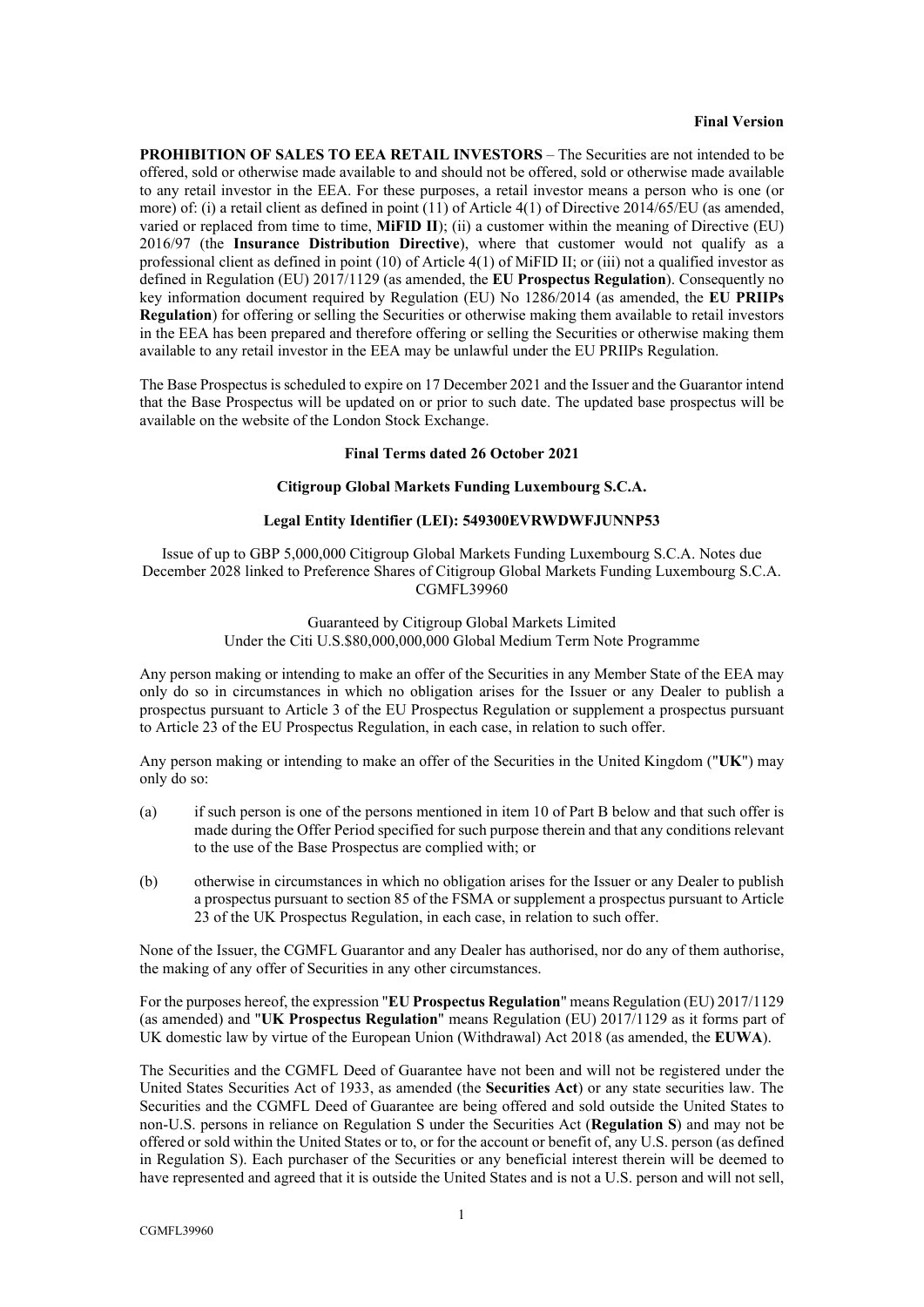pledge or otherwise transfer the Securities or any beneficial interest therein at any time within the United States or to, or for the account or benefit of, a U.S. person, other than the Issuer or any affiliate thereof. The Securities and the CGMFL Deed of Guarantee do not constitute, and have not been marketed as, contracts of sale of a commodity for future delivery (or options thereon) subject to the United States Commodity Exchange Act, as amended, and trading in the Securities has not been approved by the United States Commodity Futures Trading Commission under the United States Commodity Exchange Act, as amended. For a description of certain restrictions on offers and sales of Securities, see "*General Information relating to the Programme and the Securities - Subscription and Sale and Transfer and Selling Restrictions*" in the Base Prospectus.

The Securities may not be offered or sold to, or acquired by, any person that is, or whose purchase and holding of the Securities is made on behalf of or with "plan assets" of, an employee benefit plan subject to Title I of the U.S. Employee Retirement Income Security Act of 1974, as amended (**ERISA**), a plan, individual retirement account or other arrangement subject to Section 4975 of the U.S. Internal Revenue Code of 1986, as amended (the **Code**) or an employee benefit plan or other plan or arrangement subject to any laws, rules or regulations substantially similar to Title I of ERISA or Section 4975 of the Code.

### **PART A – CONTRACTUAL TERMS**

<span id="page-1-0"></span>The Securities are English Law Securities. A Summary of the Securities is annexed to these Final Terms.

Terms used herein shall be deemed to be defined as such for the purposes of the Conditions set forth under the section entitled "*General Conditions of the Securities*", the Valuation and Settlement Schedule and the Underlying Schedule applicable to the Underlying in the Base Prospectus and the Supplements, which together constitute a base prospectus for the purposes of the EU Prospectus Regulation and the UK Prospectus Regulation.

This document constitutes the Final Terms of the Securities described herein for the purposes of Article 8(4) of the EU Prospectus Regulation and the UK Prospectus Regulation. This Final Terms must be read in conjunction with the Base Prospectus as so supplemented. Full information on the Issuer, the CGMFL Guarantor and the offer of the Securities is only available on the basis of the combination of this Final Terms and the Base Prospectus as so supplemented up to, and including, the later of the close of the offer period and the date of listing of the Securities.

The Base Prospectus and the Supplements are available for viewing at the offices of the Paying Agents and on the website of Euronext Dublin (www.ise.ie). In addition, this Final Terms is available on the website of the Issuer and/or the Dealer [\(https://citibankinternational.co.uk/EN/Home\)](https://citibankinternational.co.uk/EN/Home).

For the purposes hereof, **Base Prospectus** means the CGMFL Underlying Linked Notes Base Prospectus relating to the Programme dated 18 December 2020, as supplemented by a Supplement (No.1) dated 16 February 2021 (**Supplement No. 1**), a Supplement (No.2) dated 16 March 2021 (**Supplement No. 2**), a Supplement (No.3) dated 27 April 2021 (**Supplement No. 3**), a Supplement (No.4) dated 20 May 2021 (**Supplement No. 4)**, a Supplement (No.5) dated 6 August 2021 (**Supplement No. 5**), a Supplement (No.6) dated 27 August 2021 (**Supplement No. 6**), a Supplement (No.7) dated 23 September 2021 (**Supplement No. 7**) and a Supplement (No.8) dated 15 October 2021 (**Supplement No. 8** and, together with Supplement No. 1, Supplement No. 2, Supplement No. 3, Supplement No. 4, Supplement No. 5, Supplement No. 6 and Supplement No. 7, the **Supplements**).

| 1. | (1)   | Issuer:           | Citigroup Global Markets Funding Luxembourg<br>S.C.A. |
|----|-------|-------------------|-------------------------------------------------------|
|    | (11)  | Guarantor:        | Citigroup Global Markets Limited                      |
| 2. | (1)   | Type of Security: | <b>Notes</b>                                          |
|    | (i)   | Series Number:    | <b>CGMFL39960</b>                                     |
|    | (iii) | Tranche Number:   |                                                       |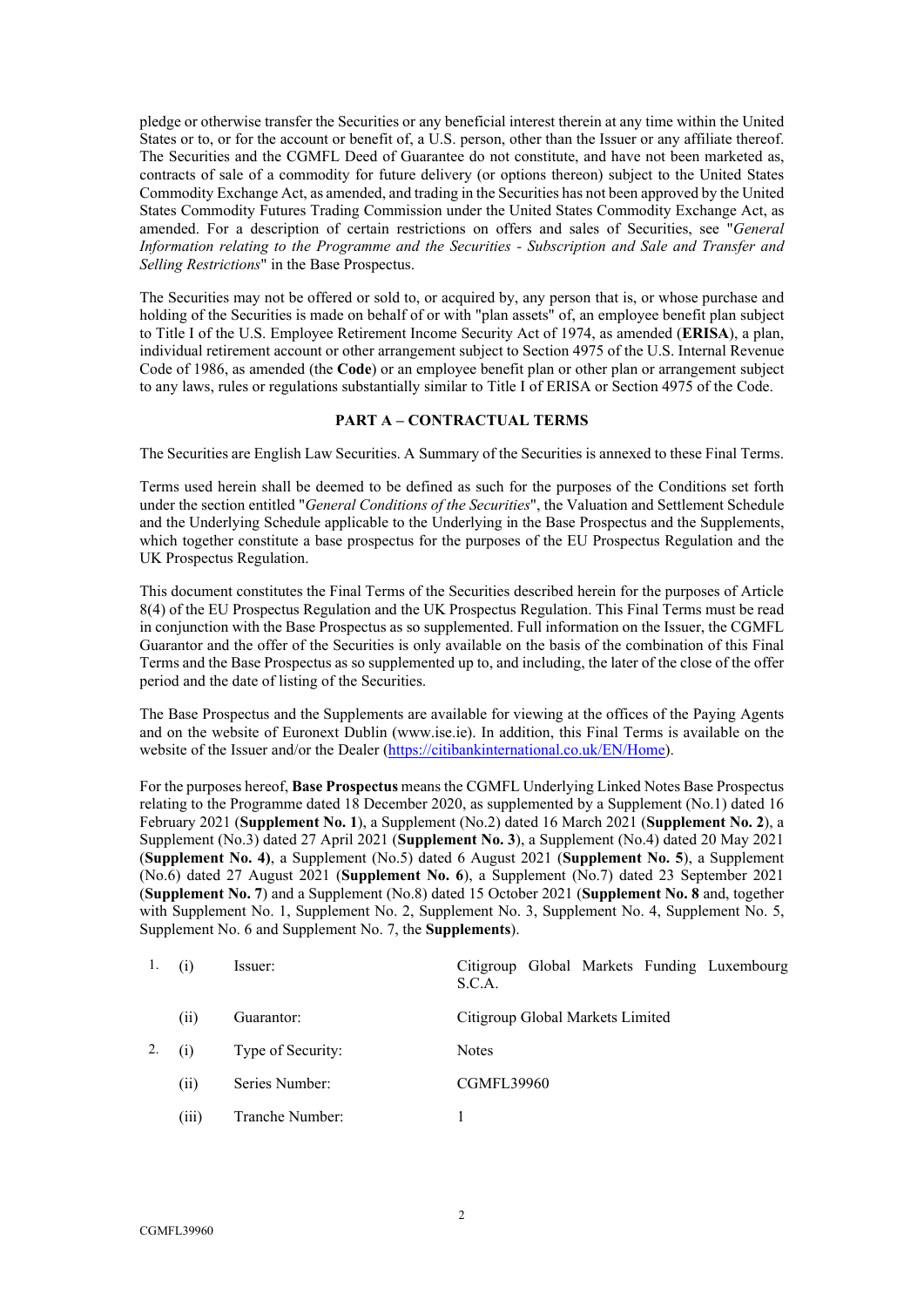|         | (iv)                | Date on which the Securities will<br>be consolidated and form a<br>single Series: | Not Applicable                                                                                                                                                                                                                                           |
|---------|---------------------|-----------------------------------------------------------------------------------|----------------------------------------------------------------------------------------------------------------------------------------------------------------------------------------------------------------------------------------------------------|
| 3.      |                     | Specified Currency or currencies:                                                 | <b>GBP</b>                                                                                                                                                                                                                                               |
| 4.      |                     | <b>Aggregate Principal Amount:</b>                                                |                                                                                                                                                                                                                                                          |
|         | (i)                 | Series:                                                                           | Up to GBP 5,000,000                                                                                                                                                                                                                                      |
|         | (ii)                | Tranche:                                                                          | Up to GBP 5,000,000                                                                                                                                                                                                                                      |
| 5.      | <b>Issue Price:</b> |                                                                                   | 100 per cent. of the Aggregate Principal Amount                                                                                                                                                                                                          |
| 6.      | (i)                 | Specified Denominations:                                                          | GBP 1,000 and integral multiples of GBP 1.00                                                                                                                                                                                                             |
|         | (ii)                | <b>Calculation Amount:</b>                                                        | <b>GBP 1.00</b>                                                                                                                                                                                                                                          |
| 7.      | (i)                 | <b>Issue Date:</b>                                                                | 6 January 2022, which is expected to be 9 Business<br>Days following the Initial Preference Share Reference<br>Date                                                                                                                                      |
|         | (ii)                | Interest Commencement Date:                                                       | Not Applicable                                                                                                                                                                                                                                           |
| 8.      | Maturity Date:      |                                                                                   | The Final Valuation Date                                                                                                                                                                                                                                 |
| 9.      |                     | Type of Securities:                                                               | The Securities do not bear or pay any interest                                                                                                                                                                                                           |
|         |                     |                                                                                   | The Securities are Underlying Linked Securities and<br>the Redemption Amount of the Securities is<br>determined in accordance with item $14(iv)$ and, as the<br>Underlying Linked Securities Redemption Provisions<br>are applicable, item $14(v)$ below |
|         |                     |                                                                                   | The Securities are Cash Settled Securities                                                                                                                                                                                                               |
|         |                     | 10. Put/Call Options:                                                             | Not Applicable                                                                                                                                                                                                                                           |
| 11. (i) |                     | Status of the Securities:                                                         | Senior                                                                                                                                                                                                                                                   |
|         | (ii)                | Status of the CGMHI Deed of Not Applicable<br>Guarantee:                          |                                                                                                                                                                                                                                                          |
|         | (iii)               | Status of the CGMFL Deed of Senior<br>Guarantee:                                  |                                                                                                                                                                                                                                                          |
|         | <b>REDEMPTION</b>   |                                                                                   | PROVISIONS RELATING TO UNDERLYING LINKED SECURITIES AND EARLY                                                                                                                                                                                            |

| 12. | Underlying<br><b>Provisions:</b> |     | Linked<br><b>Securities</b>        |  | Applicable – the provisions in the Valuation and<br>Settlement Schedule apply (subject as provided in any<br>relevant Underlying Schedule) |
|-----|----------------------------------|-----|------------------------------------|--|--------------------------------------------------------------------------------------------------------------------------------------------|
|     | (i)                              |     | Underlying:                        |  |                                                                                                                                            |
|     |                                  | (A) | Description<br>Underlyings $(s)$ : |  | of Preference Share in Citigroup Global Markets<br>Funding Luxembourg S.C.A. (Class 311, ISIN:<br>CGMFLPRE1598)                            |
|     |                                  | (B) | Classification:                    |  | Preference Share                                                                                                                           |
|     |                                  | (C) | Electronic Page:                   |  | Bloomberg Page: BS0126380                                                                                                                  |
|     |                                  |     |                                    |  |                                                                                                                                            |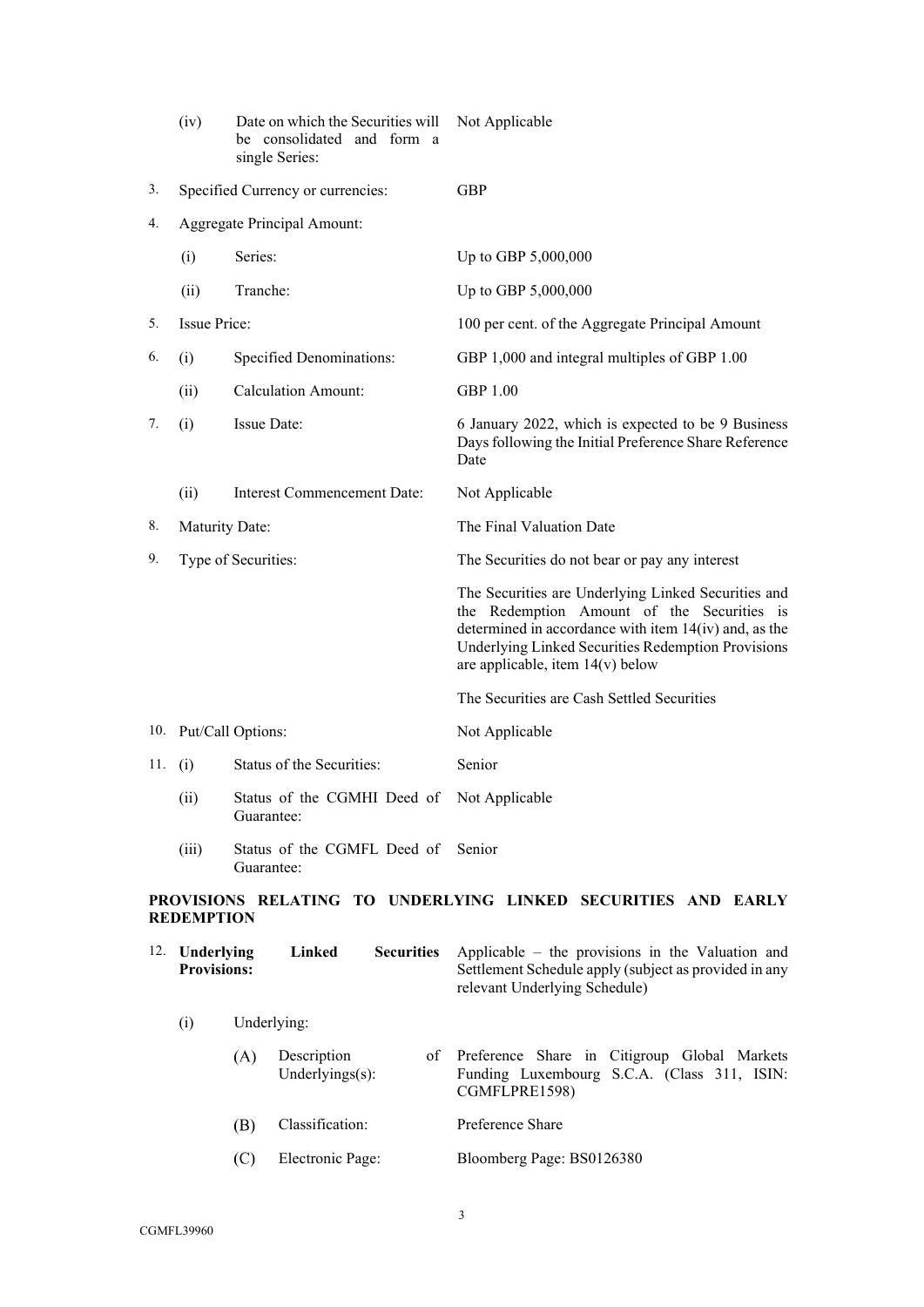(ii) Particulars in respect of each Underlying:

Preference Share(s):

|        | (A)     | Preference<br>Share<br>Company:                     | Citigroup Global Markets Funding Luxembourg<br>S.C.A.                               |
|--------|---------|-----------------------------------------------------|-------------------------------------------------------------------------------------|
|        | (B)     | Initial Preference Share<br>Reference Date:         | 17 December 2021, subject as provided in the<br>Preference Share Conditions         |
|        | (C)     | Valuation Time:                                     | As specified in Preference Share Condition 2                                        |
|        | (D)     | Preference<br>Share<br>Valuation Date:              | 18 December 2028, subject as provided in the<br>Valuation and Settlement Conditions |
|        | (E)     | Observation<br>Autocall                             | 18 December 2023                                                                    |
|        |         | Date(s):                                            | 17 December 2024                                                                    |
|        |         |                                                     | 17 December 2025                                                                    |
|        |         |                                                     | 17 December 2026                                                                    |
|        |         |                                                     | 17 December 2027,                                                                   |
|        |         |                                                     | subject as provided in the Preference<br>Share<br>Conditions                        |
| (iii)  |         | Elections in respect of each type<br>of Underlying: | Not Applicable                                                                      |
| (iv)   |         | Trade Date:                                         | 17 December 2021                                                                    |
| (v)    |         | <b>Realisation Disruption:</b>                      | Not Applicable                                                                      |
| (vi)   | Hedging | Disruption<br>Early<br><b>Termination Event:</b>    | Not Applicable                                                                      |
| (vii)  |         | Hedging Disruption:                                 | Applicable                                                                          |
|        |         |                                                     | Early Redemption Option: Applicable                                                 |
|        |         |                                                     | Early Redemption Amount: As set out in Preference<br>Share Condition 6(d)           |
|        |         |                                                     | Deduction of Hedge Costs: Not Applicable                                            |
|        |         |                                                     | Deduction of Issuer Costs and Hedging and Funding<br>Costs: Not Applicable          |
|        |         |                                                     | Additional Costs on account of Early Redemption:<br>Not Applicable                  |
| (viii) |         | Section 871(m) Event:                               | Applicable                                                                          |
|        |         |                                                     | Early Redemption Option: Applicable                                                 |
|        |         |                                                     | Early Redemption Amount: As set out in Preference<br>Share Condition 6(d)           |
|        |         |                                                     | Deduction of Hedge Costs: Not Applicable                                            |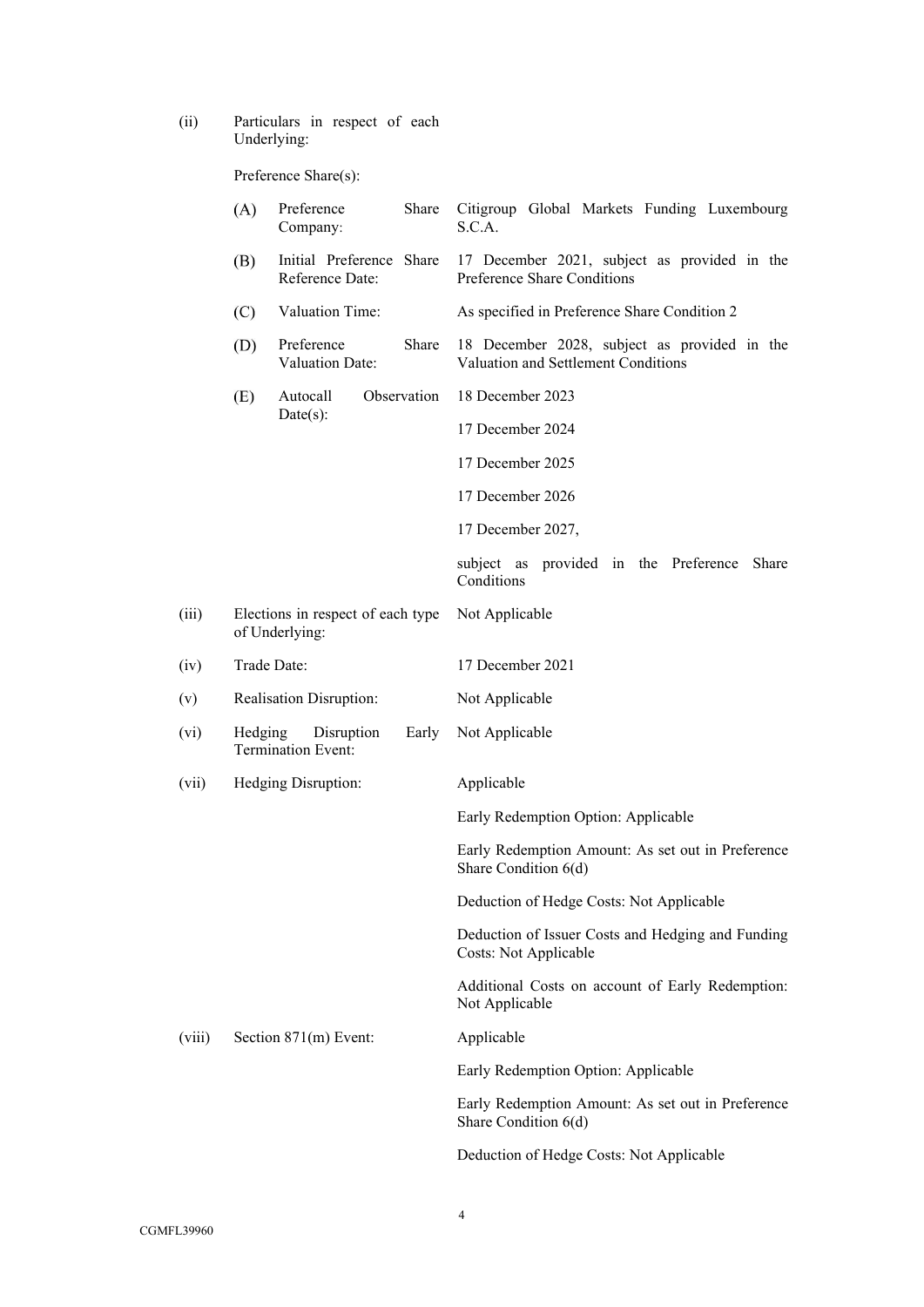|         |                                           | Deduction of Issuer Costs and Hedging and Funding<br>Costs: Not Applicable |
|---------|-------------------------------------------|----------------------------------------------------------------------------|
|         |                                           | Pro Rata Issuer Cost Reimbursement: Not Applicable                         |
|         |                                           | Additional Costs on account of Early Redemption:<br>Not Applicable         |
| (ix)    | Taxation<br>Redemption<br>for<br>Reasons: | Applicable                                                                 |
|         |                                           | Early Redemption Option: Applicable                                        |
|         |                                           | Early Redemption Amount: As set out in Preference<br>Share Condition 6(d)  |
|         |                                           | Deduction of Hedge Costs: Not Applicable                                   |
|         |                                           | Deduction of Issuer Costs and Hedging and Funding<br>Costs: Not Applicable |
|         |                                           | Pro Rata Issuer Cost Reimbursement: Not Applicable                         |
|         |                                           | Additional Costs on account of Early Redemption:<br>Not Applicable         |
| (x)     | Change in Law:                            | Applicable                                                                 |
|         |                                           | Illegality: Applicable                                                     |
|         |                                           | Material Increased Costs: Applicable                                       |
|         |                                           | Early Redemption Option: Applicable                                        |
|         |                                           | Early Redemption Amount: As set out in Preference<br>Share Condition 6(d)  |
|         |                                           | Deduction of Hedge Costs: Not Applicable                                   |
|         |                                           | Deduction of Issuer Costs and Hedging and Funding<br>Costs: Not Applicable |
|         |                                           | Additional Costs on account of Early Redemption:<br>Not Applicable         |
| $(x_i)$ | Increased Cost of Hedging:                | Applicable                                                                 |
|         |                                           | Early Redemption Option: Applicable                                        |
|         |                                           | Early Redemption Amount: As set out in Preference<br>Share Condition 6(d)  |
|         |                                           | Deduction of Hedge Costs: Not Applicable                                   |
|         |                                           | Deduction of Issuer Costs and Hedging and Funding<br>Costs: Not Applicable |
|         |                                           | Additional Costs on account of Early Redemption:<br>Not Applicable         |
| (xii)   | Illegality:                               | Applicable                                                                 |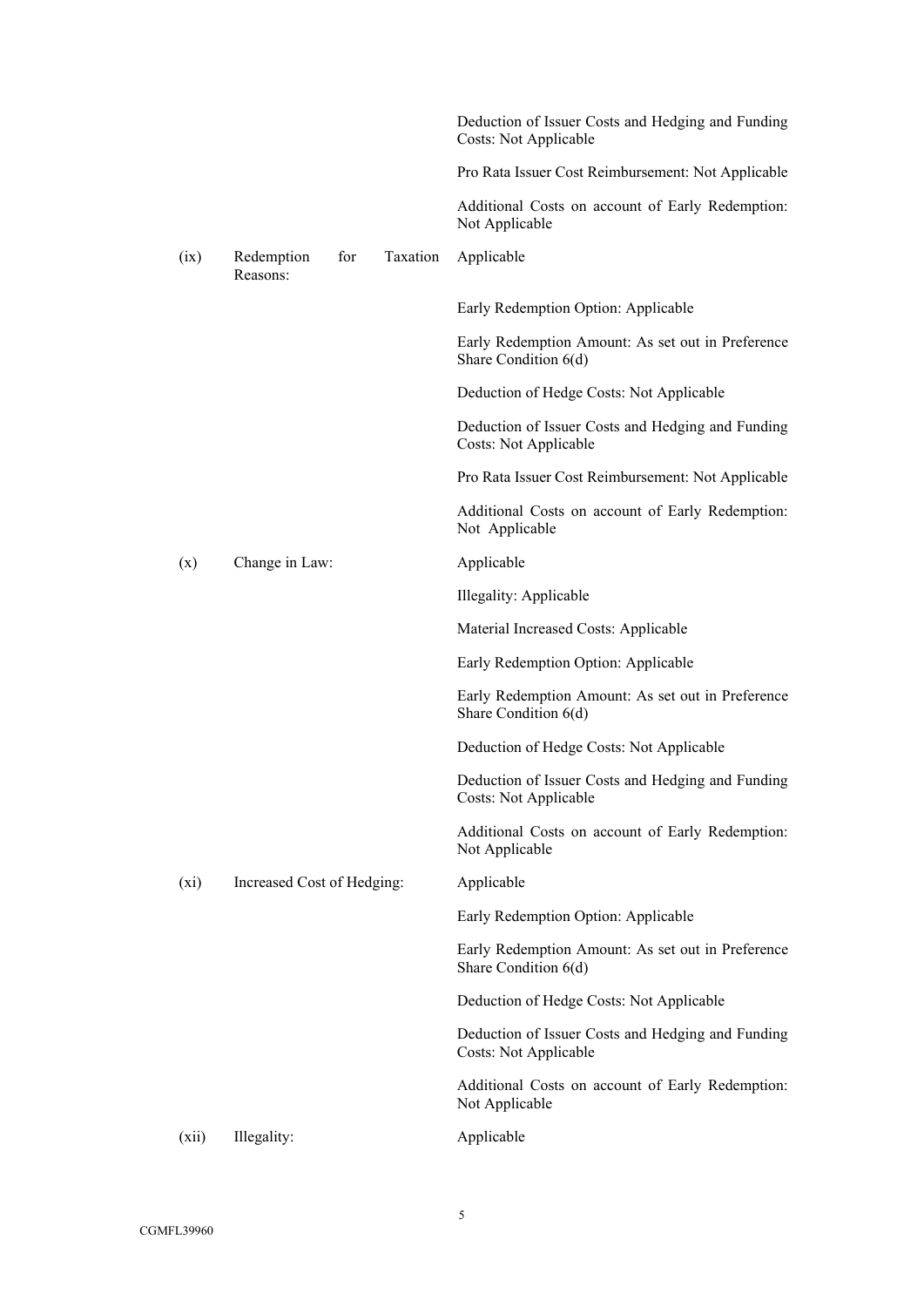|        |                                                      | Early Redemption Amount: As set out in Preference<br>Share Condition 6(d)  |
|--------|------------------------------------------------------|----------------------------------------------------------------------------|
|        |                                                      | Deduction of Hedge Costs: Not Applicable                                   |
|        |                                                      | Deduction of Issuer Costs and Hedging and Funding<br>Costs: Not Applicable |
|        |                                                      | Pro Rata Issuer Cost Reimbursement: Not Applicable                         |
|        |                                                      | Additional Costs on account of Early Redemption:<br>Not Applicable         |
| (xiii) | Continuance<br>of<br><b>Securities</b><br>Provision: | Not Applicable                                                             |
| (xiv)  | Event of Default:                                    | Early Redemption Amount: As set out in Preference<br>Share Condition 6(d)  |
|        |                                                      | Deduction of Issuer Costs and Hedging and Funding<br>Costs: Not Applicable |
|        |                                                      | Additional Costs on account of Early Redemption:<br>Not Applicable         |
| (xv)   | Minimum Return Amount:                               | Not Applicable                                                             |

# **PROVISIONS RELATING TO ANY INTEREST AMOUNT, THE REDEMPTION AMOUNT AND ANY ENTITLEMENT DELIVERABLE**

<span id="page-5-1"></span><span id="page-5-0"></span>

| 13. Interest Provisions:                                                                                             |     |                                    | Not Applicable – the Securities do not bear or pay<br>interest               |
|----------------------------------------------------------------------------------------------------------------------|-----|------------------------------------|------------------------------------------------------------------------------|
| 14. Redemption Provisions:                                                                                           |     |                                    |                                                                              |
| Issuer Call:<br>(i)                                                                                                  |     |                                    | Not Applicable                                                               |
| (ii)                                                                                                                 |     | <b>Investor Put:</b>               | Not Applicable                                                               |
| (iii)<br>Mandatory Early Redemption<br>Provisions:                                                                   |     |                                    | Not Applicable                                                               |
| Redemption Amount:<br>(iv)                                                                                           |     |                                    | See item $(v)$ below                                                         |
| Underlying Linked Securities<br>(v)<br><b>Redemption Provisions</b>                                                  |     |                                    | Applicable                                                                   |
| Provisions<br>Preference<br>Share-Linked<br>Redemption Amount in respect<br>of Preference Share Linked<br>Securities |     | relating to the                    | Applicable – the Securities are Preference Share<br><b>Linked Securities</b> |
| Redemption Underlying:<br>(A)                                                                                        |     |                                    | The Underlying                                                               |
|                                                                                                                      | (B) | Specified Final Valuation<br>Date: | 5 Business Days following the Preference Share<br><b>Valuation Date</b>      |
| 15. FX Provisions:                                                                                                   |     |                                    | Not Applicable                                                               |
| 16. FX Performance:                                                                                                  |     |                                    | Not Applicable                                                               |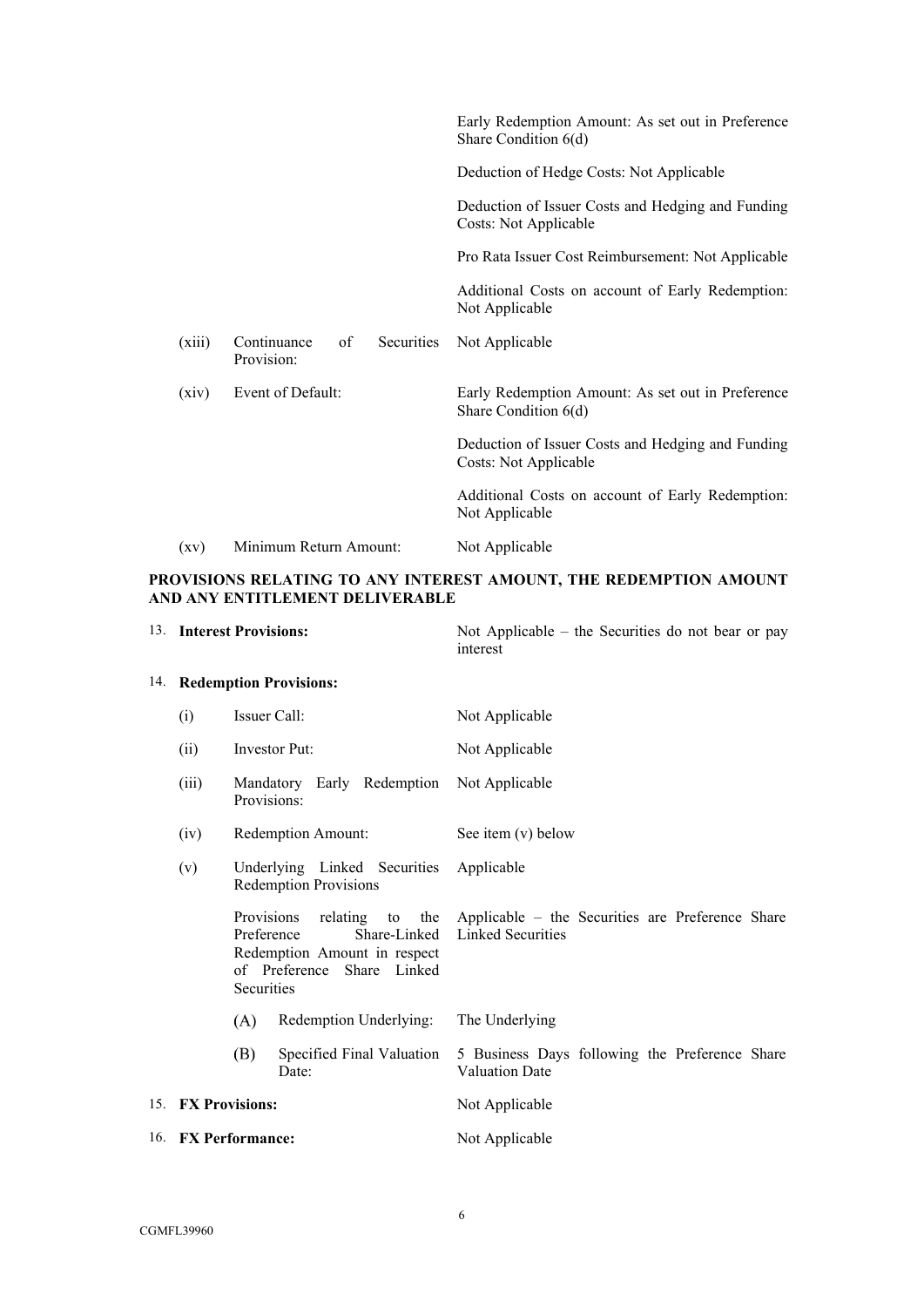|     | 17. Credit Linked Notes:                                                                      | Not Applicable                                                                                                                                                                                                               |  |  |  |
|-----|-----------------------------------------------------------------------------------------------|------------------------------------------------------------------------------------------------------------------------------------------------------------------------------------------------------------------------------|--|--|--|
|     | <b>PROVISIONS RELATING TO INDEX SKEW NOTES</b>                                                |                                                                                                                                                                                                                              |  |  |  |
|     | 18. Index Skew Notes:                                                                         | Not Applicable                                                                                                                                                                                                               |  |  |  |
|     | <b>GENERAL PROVISIONS APPLICABLE TO THE SECURITIES</b>                                        |                                                                                                                                                                                                                              |  |  |  |
|     | 19. Form of Securities:                                                                       | Registered Securities                                                                                                                                                                                                        |  |  |  |
|     |                                                                                               | Regulation S Global Registered Security Certificate<br>registered in the name of a nominee for a common<br>depositary<br>for<br>Euroclear<br>and<br>Clearstream,<br>Luxembourg                                               |  |  |  |
|     | 20. New Safekeeping Structure:                                                                | Not Applicable                                                                                                                                                                                                               |  |  |  |
| 21. | <b>Business Centre(s):</b>                                                                    | London and New York City                                                                                                                                                                                                     |  |  |  |
|     | 22. Business Day Jurisdiction(s) or other<br>special provisions relating to payment<br>dates: | London and New York City                                                                                                                                                                                                     |  |  |  |
|     | 23. Redenomination, renominalisation and<br>reconventioning provisions:                       | Not Applicable                                                                                                                                                                                                               |  |  |  |
|     | 24. Consolidation provisions:                                                                 | The provisions of General Condition 14 (Further<br>Issues) apply                                                                                                                                                             |  |  |  |
|     | 25. Substitution provisions:                                                                  | Not Applicable: The provisions of General Condition<br>17 (Substitution of the Issuer, the CGMHI Guarantor<br>and the CGMFL Guarantor) do not apply                                                                          |  |  |  |
|     | <b>Additional Requirements:</b>                                                               | Not Applicable                                                                                                                                                                                                               |  |  |  |
| 26. | Name and address of Calculation<br>Agent:                                                     | Citigroup Global Markets Limited (acting through its<br>EMEA Equity Index Exotic Trading Desk (or any<br>successor department/group)) at Citigroup Centre,<br>Canada Square, Canary Wharf, London E14 5LB,<br>United Kingdom |  |  |  |
|     | 27. Determination Agent:                                                                      | Not Applicable                                                                                                                                                                                                               |  |  |  |
|     | 28. Determinations:                                                                           |                                                                                                                                                                                                                              |  |  |  |
|     | Standard:<br>(i)                                                                              | <b>Commercial Determination</b>                                                                                                                                                                                              |  |  |  |
|     | (ii)<br>Minimum Amount Adjustment<br>Prohibition:                                             | Not Applicable                                                                                                                                                                                                               |  |  |  |
|     | 29. Determinations<br>Exercise<br>and<br><b>Discretion (BEC):</b>                             | of Not Applicable                                                                                                                                                                                                            |  |  |  |
|     | 30. Prohibition of sales to consumers in<br>Belgium:                                          | Applicable                                                                                                                                                                                                                   |  |  |  |
|     | 31. Additional provisions applicable to Not Applicable<br><b>Italian Listed Certificates:</b> |                                                                                                                                                                                                                              |  |  |  |

**PROVISIONS RELATING TO CREDIT LINKED NOTES**

35770669/Ashurst(EML/IGEORG)/LM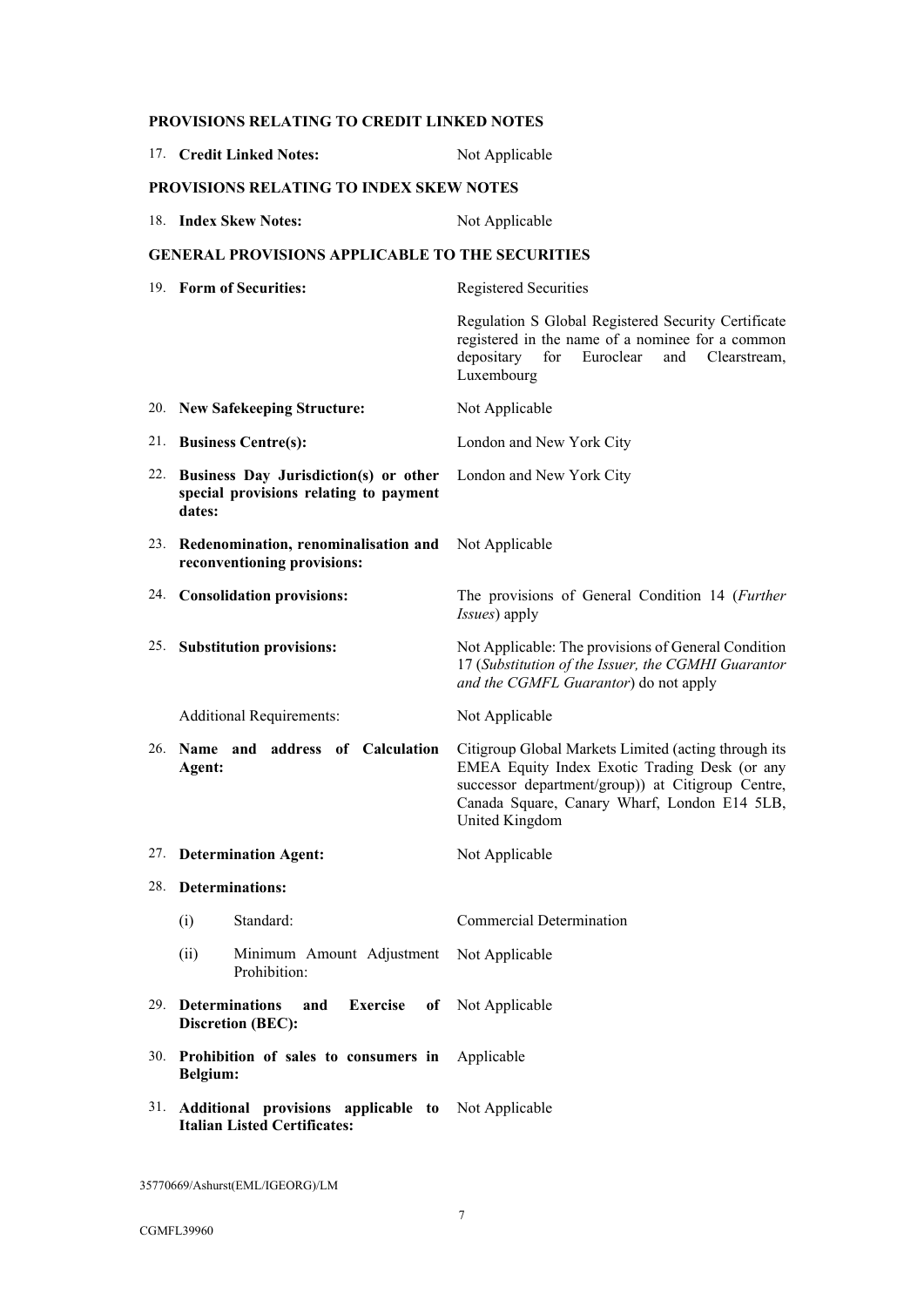### **PART B– OTHER INFORMATION**

### <span id="page-7-0"></span>**1. LISTING AND ADMISSION TO TRADING:**

Admission to trading and listing: Application will be made by the Issuer (or on its behalf) for the Securities to be admitted to trading on the Regulated Market of the London Stock Exchange and to the Official List with effect from on or around the Issue Date

### **2. RATINGS**

Ratings: The Securities are not rated.

### **3. INTERESTS OF NATURAL AND LEGAL PERSONS INVOLVED IN THE ISSUE/OFFER**

Save for any fees payable to the Initial UK Authorised Offeror(s), so far as the Issuer is aware, no person involved in the offer of the Securities has an interest material to the Offer

## **4. REASONS FOR THE OFFER, ESTIMATED NET PROCEEDS AND TOTAL EXPENSES**

| (i) | Reasons for the Offer: | See "Use of Proceeds" in the Base Prospectus |  |
|-----|------------------------|----------------------------------------------|--|
|     |                        |                                              |  |

| (ii)  | Estimated net proceeds:  | An amount equal to 100 per cent. of the final<br>Aggregate Principal Amount of the Securities issued<br>on the Issue Date. For the avoidance of doubt, the<br>estimated net proceeds reflect the proceeds to be<br>received by the Issuer on the Issue Date. They are not<br>a reflection of the fees payable by/to the Dealer<br>and/or the Initial UK Authorised Offeror(s) |
|-------|--------------------------|-------------------------------------------------------------------------------------------------------------------------------------------------------------------------------------------------------------------------------------------------------------------------------------------------------------------------------------------------------------------------------|
| (iii) | Estimated total expenses | Approximately USD 12000 (listing fees and legal                                                                                                                                                                                                                                                                                                                               |

(iii) Estimated total expenses: Approximately USD 12,000 (listing fees and legal expenses)

### **5. INFORMATION ABOUT THE PAST AND FUTURE PERFORMANCE AND VOLATILITY OF THE OR EACH UNDERLYING**

Information about the past and future performance of the or each Underlying is electronically available free of charge from the applicable Electronic Page(s) specified for such Underlying in [Part A above](#page-1-0)

# **6. EU BENCHMARKS REGULATION AND UK BENCHMARKS REGULATION**

EU Benchmarks Regulation: Article Not Applicable 29 (2) statement on benchmarks:

UK Benchmarks Regulation: Article Not Applicable 29 (2) statement on benchmarks:

### **7. DISCLAIMER**

### **Bloomberg®**

Certain information contained in this Final Terms consists of extracts from or summaries of information that is publicly-available from Bloomberg L.P. (Bloomberg®). The Issuer and the CGMFL Guarantor accept responsibility for accurately reproducing such extracts or summaries and, as far as the Issuer and the CGMFL Guarantor are aware and are able to ascertain from such publicly available information, no facts have been omitted which would render the reproduced information inaccurate or misleading. Bloomberg® makes no representation, warranty or undertaking, express or implied, as to the accuracy of the reproduction of such information, and accepts no responsibility for the reproduction of such information or for the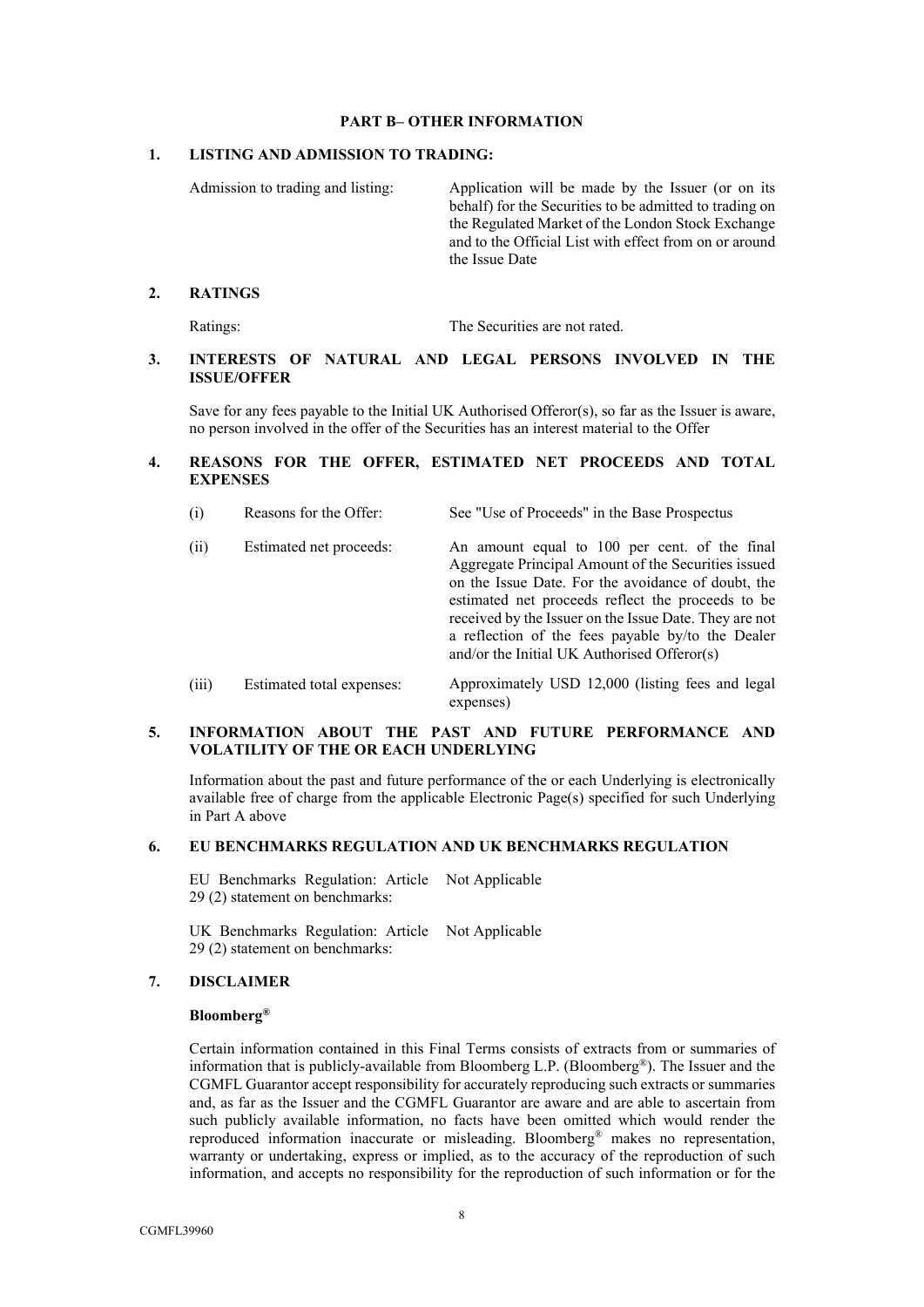merits of an investment in the Securities. Bloomberg® does not arrange, sponsor, endorse, sell or promote the issue of the Securities.

# **8. OPERATIONAL INFORMATION**

|    | ISIN Code:               |                                                                                                                                                                                                                      | XS2398257886                        |
|----|--------------------------|----------------------------------------------------------------------------------------------------------------------------------------------------------------------------------------------------------------------|-------------------------------------|
|    |                          | Common Code:                                                                                                                                                                                                         | 239825788                           |
|    | <b>CUSIP:</b>            |                                                                                                                                                                                                                      | 5C02849E0                           |
|    | WKN:                     |                                                                                                                                                                                                                      | Not Applicable                      |
|    | Valoren:                 |                                                                                                                                                                                                                      | Not Applicable                      |
|    | CFI:                     |                                                                                                                                                                                                                      | <b>DTZNFR</b>                       |
|    | FISN:                    |                                                                                                                                                                                                                      | CITIGROUP GLOBA/ZERO CPNEMTN 202812 |
|    | Euroclear<br>applicable: | Any clearing system(s) other than<br>S.A./N.V.,<br>Bank<br>Clearstream<br>Banking,<br>société<br>anonyme and DTC and the relevant<br>identification number(s) and details<br>relating to the relevant depositary, if | Not Applicable                      |
|    | Delivery:                |                                                                                                                                                                                                                      | Delivery versus payment             |
|    | any):                    | Names and address of the Swedish<br>Securities Issuing and Paying Agent (if                                                                                                                                          | Not Applicable                      |
|    | any):                    | Names and address of the Finnish<br>Securities Issuing and Paying Agent (if                                                                                                                                          | Not Applicable                      |
|    | any):                    | Names and address of the French<br>Securities Issuing and Paying Agent (if                                                                                                                                           | Not Applicable                      |
|    |                          | Names and addresses of additional<br>Paying Agent(s) (if any):                                                                                                                                                       | Not Applicable                      |
|    |                          | Intended to be held in a manner which<br>would allow Eurosystem eligibility:                                                                                                                                         | Not Applicable                      |
| 9. |                          | <b>DISTRIBUTION</b>                                                                                                                                                                                                  |                                     |
|    | (i)                      | Method of distribution:                                                                                                                                                                                              | Non-syndicated                      |
|    | (ii)                     | If<br>syndicated, names<br>and<br>addresses of the Lead Manager<br>and the other Managers and<br>underwriting commitments:                                                                                           | Not Applicable                      |
|    | (iii)                    | Date<br>of<br>Subscription<br>Agreement:                                                                                                                                                                             | Not Applicable                      |
|    | (iv)                     | Stabilisation<br>Manager(s) (if<br>any):                                                                                                                                                                             | Not Applicable                      |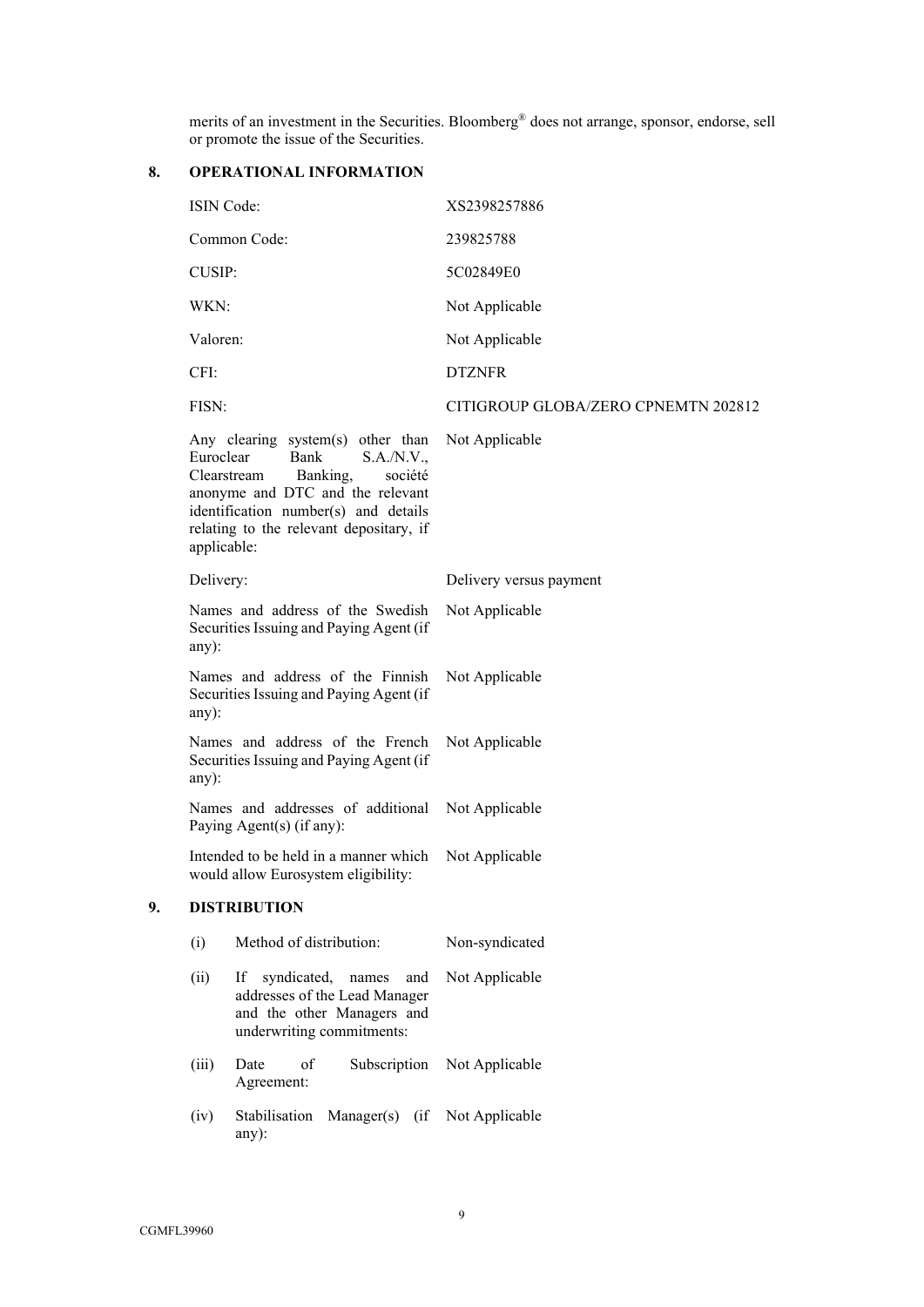|     | (v)          | If non-syndicated, name and<br>address of Dealer:              | Citigroup Global Markets Limited at Citigroup<br>Centre, Canada Square, Canary Wharf, London E14<br>5LB, United Kingdom                                                                                                                                                                                                                                                  |
|-----|--------------|----------------------------------------------------------------|--------------------------------------------------------------------------------------------------------------------------------------------------------------------------------------------------------------------------------------------------------------------------------------------------------------------------------------------------------------------------|
|     | (vi)         | Total<br>commission<br>and<br>concession:                      | No commissions and concessions are payable by the<br>Issuer to the Dealer.                                                                                                                                                                                                                                                                                               |
|     |              |                                                                | The fee payable by the Dealer to the Initial UK<br>Authorised Offeror(s) is up to $3.00$ per cent. per<br>Specified Denomination.                                                                                                                                                                                                                                        |
|     |              |                                                                | Investors can obtain more information about the fee<br>by contacting the relevant UK Authorised Offeror or<br>the Dealer at the relevant address(es) set out herein.                                                                                                                                                                                                     |
|     | (vii)        | Non-exempt Offer:                                              | An offer (the United Kingdom Offer) of the<br>Securities may be made by Meteor Asset<br>Management Limited (the Initial UK Authorised<br><b>Offeror(s)</b> other than pursuant to section 86 of the<br>FSMA during the period from (and including) 27<br>October 2021 to (and including) 17 December 2021<br>(the United Kingdom Offer Period) in the United<br>Kingdom. |
|     |              |                                                                | Offers (if any) in any Member State other than the<br>Public Offer Jurisdiction(s) will only be made<br>pursuant to an exemption from the obligation under<br>the EU Prospectus Regulation to publish a prospectus                                                                                                                                                       |
|     |              |                                                                | UK Authorised Offeror(s) means the Initial UK<br>Authorised Offeror(s)                                                                                                                                                                                                                                                                                                   |
|     |              |                                                                | Public Offer Jurisdiction(s) means the United<br>Kingdom                                                                                                                                                                                                                                                                                                                 |
|     |              |                                                                | See further Paragraph 10 below.                                                                                                                                                                                                                                                                                                                                          |
|     | (viii)       | General Consent:                                               | Not Applicable                                                                                                                                                                                                                                                                                                                                                           |
|     | (ix)         | Other conditions to consent:                                   | Not Applicable                                                                                                                                                                                                                                                                                                                                                           |
|     | (x)          | Prohibition of Sales to EEA Applicable<br>Retail Investors:    |                                                                                                                                                                                                                                                                                                                                                                          |
|     | $(x_i)$      | Prohibition of Sales to UK Not Applicable<br>Retail Investors: |                                                                                                                                                                                                                                                                                                                                                                          |
| 10. |              | TERMS AND CONDITIONS OF THE OFFER                              |                                                                                                                                                                                                                                                                                                                                                                          |
|     | Offer Price: |                                                                | The Offer Price in respect of each Calculation<br>Amount offered by the Initial UK Authorised<br>Offeror(s) to investors in the United Kingdom (the<br>United Kingdom Offer Price) is GBP 1.00 per<br><b>Calculation Amount</b>                                                                                                                                          |
|     | subject:     | Conditions to which the Offer is                               | If the Issuer receives subscriptions for Securities<br>with an Aggregate Principal Amount of GBP<br>5,000,000, the Issuer may end the United Kingdom<br>Offer Period before 17 December 2021                                                                                                                                                                             |
|     |              |                                                                | In the event that the United Kingdom Offer Period is                                                                                                                                                                                                                                                                                                                     |

<span id="page-9-0"></span>shortened as described above, the Issuer shall publish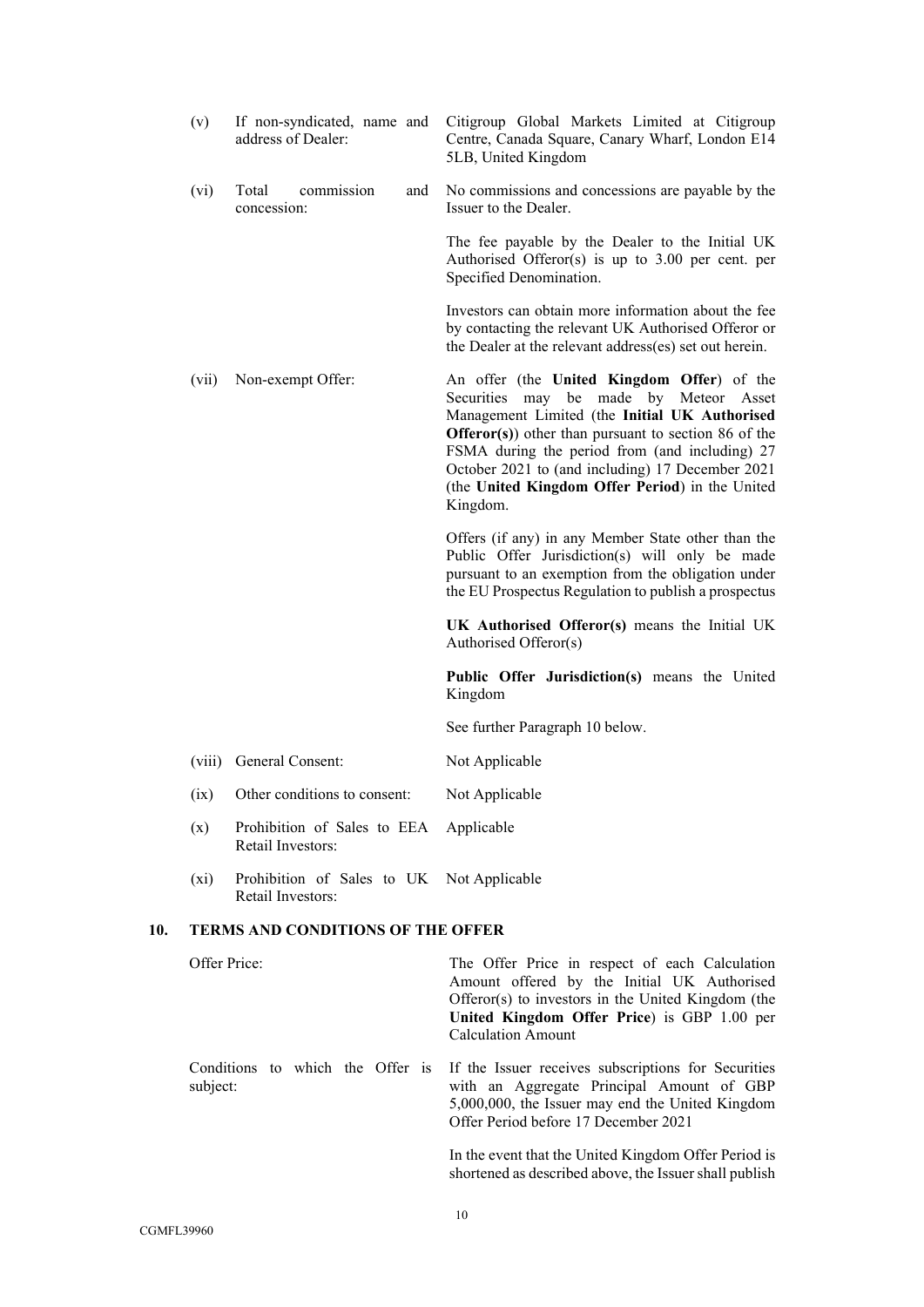a notice on the website of the Issuer and/or the Dealer (<https://citibankinternational.co.uk/EN/Home>)

The Issuer reserves the right, in its absolute discretion, to cancel the United Kingdom Offer and the issue of the Securities in the United Kingdom at any time prior to the Issue Date. In such an event all application monies relating to applications for Securities under the United Kingdom Offer will be returned (without interest) to applicants at the applicant's risk by no later than 30 days after the date on which the United Kingdom Offer of the Securities is cancelled. Application monies will be returned by cheque mailed to the applicant's address as indicated on the application form, or by wire transfer to the bank account as detailed on the application form or by any other method as the Issuer deems to be appropriate

The Issuer shall publish a notice on the website of the Issuer and/or the Dealer (<https://citibankinternational.co.uk/EN/Home>) in the event that the United Kingdom Offer is cancelled and the Securities are not issued in the United Kingdom pursuant to the above

Description of the application process: Applications for the purchase of Securities may be made by a prospective investor in the United Kingdom to the Initial UK Authorised Offeror(s)

> Pursuant to anti-money laundering laws and regulations in force in the United Kingdom, the Issuer, Citigroup Global Markets Limited or any of their authorised agents may require evidence in connection with any application for Securities, including further identification of the applicant(s), before any Securities are issued

> Each prospective investor in the United Kingdom should ascertain from the Initial UK Authorised Offeror(s) when the Initial UK Authorised Offeror(s) will require receipt of cleared funds from it in respect of its application for the purchase of any Securities and the manner in which payment should be made to the Initial UK Authorised Offeror(s)

> The Issuer may decline applications and/or accept subscriptions which would exceed the Aggregate Principal Amount of GBP 5,000,000, as further described below

> It may be necessary to scale back applications under the United Kingdom Offer

> In the event that subscriptions for Securities under the United Kingdom Offer are reduced due to oversubscription, the Issuer will allot Securities to applicants on a pro rata basis, rounded up or down to the nearest integral multiple of GBP 1.00 in principal amount of Securities, as determined by the Issuer,

Description of possibility to reduce subscriptions and manner for refunding excess amount paid by applicants: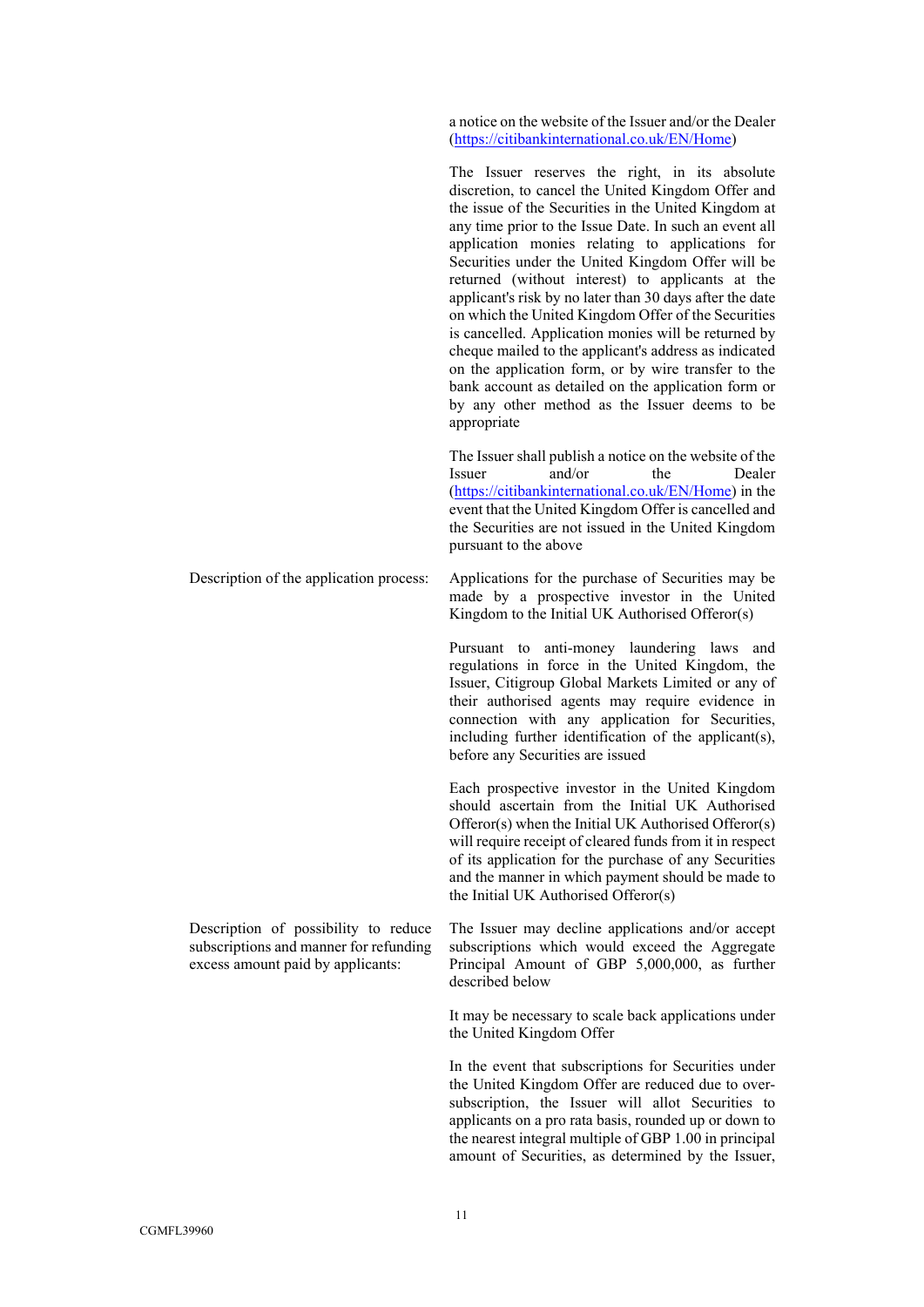and subject to a minimum allotment per applicant of the Calculation Amount

The Issuer also reserves the right, in its absolute discretion, to decline in whole or in part an application for Securities under the United Kingdom Offer in accordance with all applicable laws and regulations and/or in order to comply with any applicable laws and regulations. Accordingly, an applicant for Securities may, in such circumstances, not be issued the number of (or any) Securities for which it has applied

Excess application monies will be returned (without interest) by cheque mailed to the relevant applicant's address as indicated on the application form, or by wire transfer to the bank account as detailed on the application form or by any other method as the Issuer deems to be appropriate

The Issuer also reserves the right to accept any subscriptions for Securities which would exceed the "up to" aggregate principal amount of the Securities of GBP 5,000,000 and the Issuer may increase the "up to" aggregate principal amount of the Securities

The Issuer shall publish a new final terms in respect of any fungible increase in aggregate principal amount on the website of the Issuer and/or the Dealer (<https://citibankinternational.co.uk/EN/Home>)

Details of the minimum and/or maximum amount of application:

Details of the method and time limits for paying up and delivering the Securities:

Manner in and date on which results of the offer are to be made public:

Procedure for exercise of any right of pre-emption, negotiability of subscription rights and treatment of subscription rights not exercised:

Whether tranche(s) have been reserved for certain countries:

Process for notification to applicants of the amount allotted and the indication whether dealing may begin before notification is made:

The minimum amount of any subscription is GBP 1,000 in principal amount of the Securities

Securities will be available on a delivery versus payment basis

The Issuer estimates that the Securities will be delivered to the purchaser's respective book-entry securities accounts on or around the Issue Date

By means of a notice published by the Issuer on the website of the Issuer and/or the Dealer (<https://citibankinternational.co.uk/EN/Home>)

Not Applicable

Offers may be made by the Initial UK Authorised Offeror(s) to any person in the United Kingdom

Applicants in the United Kingdom will be notified directly by the Initial UK Authorised Offeror(s) of the success of their application

Dealing in the Securities may commence on the Issue Date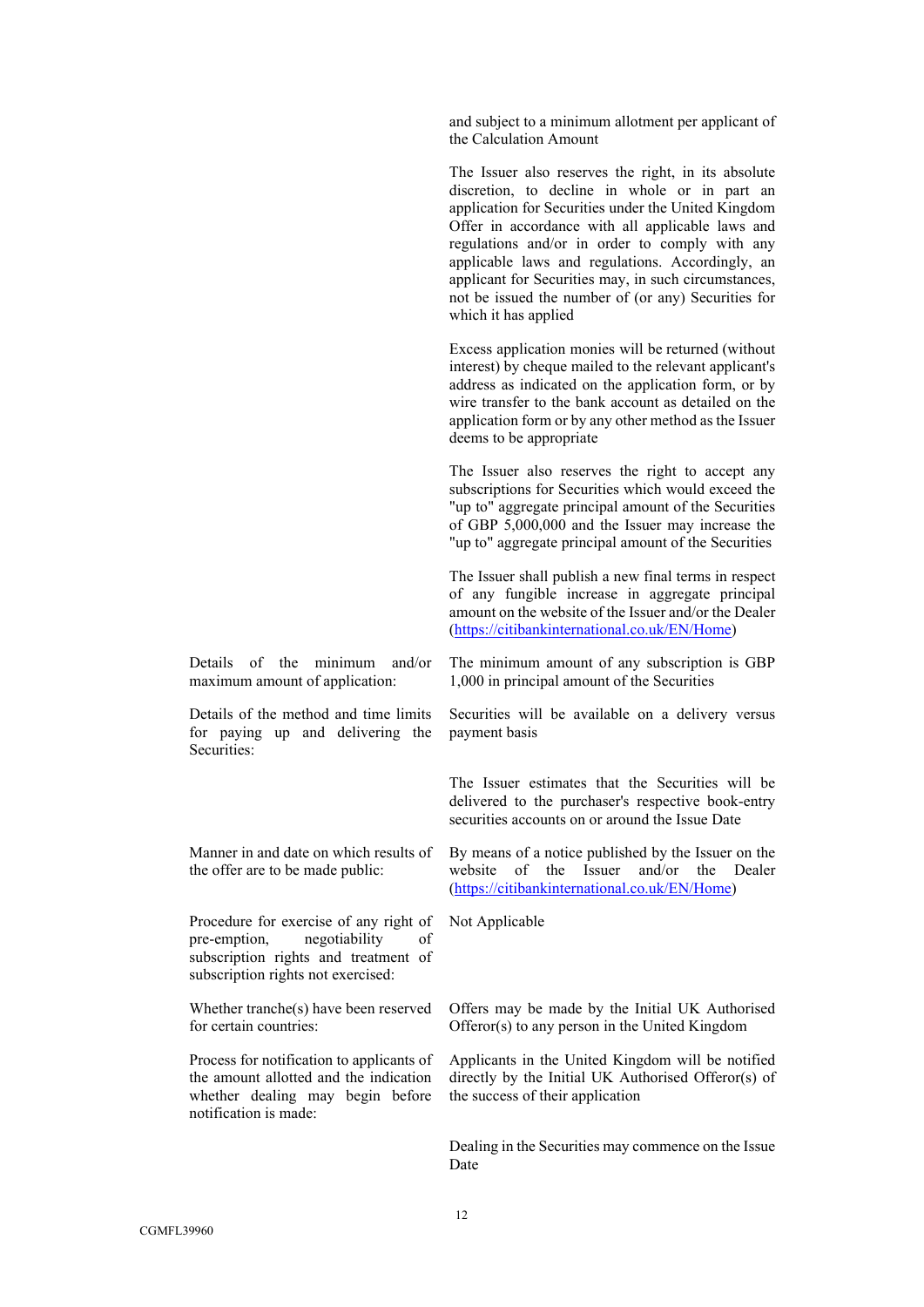Amount of any expenses and taxes specifically charged to the subscriber or purchaser:

Name(s), address(es), legal entity identifier, domicile, legal form and law and country of incorporation to the extent known to the Issuer, of the placers in the various countries where

the offer takes place:

Apart from the United Kingdom Offer Price, the Issuer is not aware of any expenses and taxes specifically charged to the subscriber or purchaser in the United Kingdom

For details of withholding taxes applicable to subscribers in the United Kingdom see the section entitled "*United Kingdom Taxation*" under "*Taxation of Securities*" in the Base Prospectus

The Securities will be publicly offered in the United Kingdom through the Initial UK Authorised Offeror(s):

Meteor Asset Management Limited 55 King William Street London EC4R 9AD

Meteor Asset Management Limited is registered in England and authorised and regulated by the Financial Conduct Authority.

Its LEI is 213800ZDUGY47AEHOG17.

### **11. UNITED STATES TAX CONSIDERATIONS**

General: The Securities are Non-U.S. Issuer Securities.

Section 871(m): The Issuer has determined that the Securities are not Specified ELIs for the purpose of Section 871(m).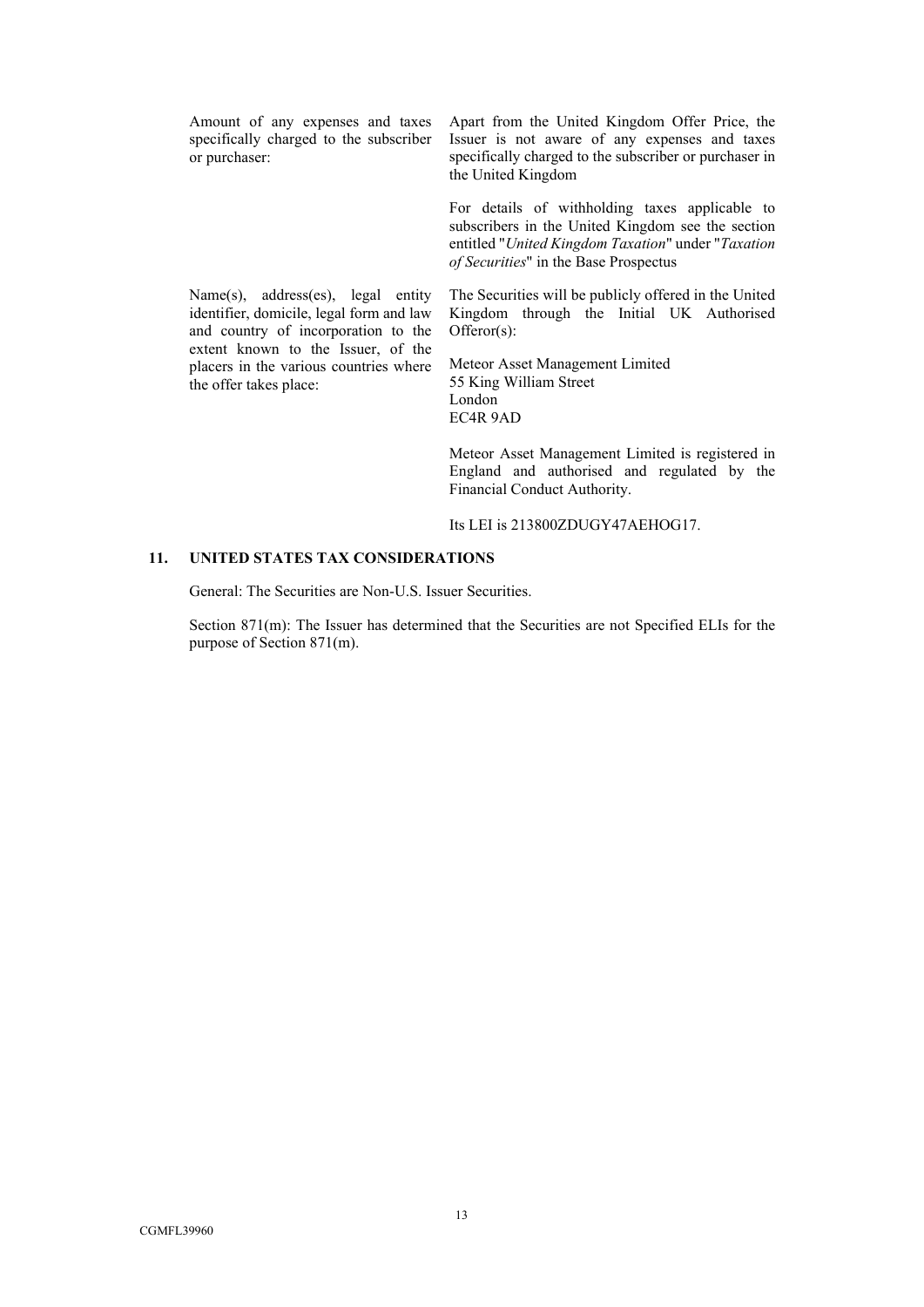# **ANNEX**

### **SUMMARY**

### **INTRODUCTION AND WARNINGS**

The Summary should be read as an introduction to the Base Prospectus. Any decision to invest in the Securities should be based on a consideration of the Base Prospectus as a whole by the investor. In certain circumstances, the investor could lose all or part of the invested capital. Where a claim relating to the information contained in the Base Prospectus is brought before a court, the plaintiff investor might, under national law, have to bear the costs of translating the Base Prospectus before the legal proceedings are initiated. Civil liability attaches only to those persons who have tabled the Summary, including any translation thereof, but only where the Summary is misleading, inaccurate or inconsistent when read together with the other parts of the Base Prospectus or it does not provide, when read together with the other parts of the Base Prospectus, key information in order to aid investors when considering whether to invest in the Securities.

*You are about to purchase a product that is not simple and may be difficult to understand*.

*The Securities:* Issue of up to GBP 5,000,000 Citigroup Global Markets Funding Luxembourg S.C.A. Notes due December 2028 linked to Preference Shares of Citigroup Global Markets Funding Luxembourg S.C.A. CGMFL39960.

*The Issuer:* Citigroup Global Markets Funding Luxembourg S.C.A. Its registered office is at 31, Z.A. Bourmicht, L-8070 Bertrange, Grand Duchy of Luxembourg and its telephone number is +352 45 14 14 447. Its Legal Entity Identifier ("**LEI**") is 549300EVRWDWFJUNNP53.

*The Authorised Offeror(s):* The Authorised Offeror is Meteor Asset Management Limited, at 55 King William Street, London, EC4R 9AD. Its LEI is 213800ZDUGY47AEHOG17.

*Competent authority:* The Base Prospectus was approved on 18 December 2020 by the Central Bank of Ireland of New Wapping Street, North Wall Quay, Dublin 1, D01 F7X3, Ireland (Telephone number: +353 1 224 6000). The Base Prospectus was notified to the United Kingdom Financial Conduct Authority (the "**FCA**") on or around 18 December 2020 and therefore, the Base Prospectus is to be treated as if it had been approved by the FCA at the time when it was approved by the Central Bank of Ireland.

### **KEY INFORMATION ON THE ISSUER**

### **Who is the Issuer of the Securities?**

*Domicile and legal form of the Issuer, LEI, law under which the Issuer operates and country of incorporation:* The Issuer was incorporated as a corporate partnership limited by shares (*société en commandite par actions*) on 24 May 2012 under the laws of Luxembourg for an unlimited duration and is registered with the Register of Trade and Companies of Luxembourg (*Registre de commerce et des sociétés, Luxembourg*) under number B 169.199. Its LEI is 549300EVRWDWFJUNNP53.

*Issuer's principal activities:* The Issuer grants loans and other forms of funding to Citigroup Inc. and its subsidiaries (the "**Group**"), and therefore may compete in any market in which the Group has a presence, and may finance itself in whatever form, including through issuance of the Securities, and carry on incidental activities.

*Major shareholders, including whether it is directly or indirectly owned or controlled and by whom:* The shares of the Issuer are held by Citigroup Global Markets Funding Luxembourg GP S.à r.l. and Citigroup Global Markets Limited ("**CGML**" or the "**Guarantor**"). All of the issued share capital of CGML is owned by Citigroup Global Markets Holdings Bahamas Limited, which is an indirect subsidiary of Citigroup Inc.

*Key managing directors:* The Issuer is managed by Citigroup Global Markets Funding Luxembourg GP S.à r.l. in its capacity as manager (the "**Corporate Manager**"). The members of the board of managers of the Corporate Manager are Ms. Alberta Brusi, Mr. Vincent Mazzoli, Mr. Jonas Bossau, Ms. Milka Krasteva and Mr. Dimba Kier.

*Statutory auditors:* The Issuer's approved statutory auditor (*réviseur d'entreprises agréé*) is KPMG Luxembourg Société Coopérative of 39, avenue J.F. Kennedy, L-1855, Luxembourg.

### **What is the key financial information regarding the Issuer?**

The following key financial information has been extracted from the audited non-consolidated financial statements of the Issuer for the years ended 31 December 2020 and 2019, and from the unaudited non-consolidated interim financial statements of the Issuer for the period ended 30 June 2021.

| Summary information – income statement |                      |             |               |                 |
|----------------------------------------|----------------------|-------------|---------------|-----------------|
|                                        | ended   Year<br>Year | ended       | Six<br>months | - Six<br>months |
|                                        | 31 December          | 31 December | 30<br>ended   | 30<br>ended     |
|                                        | 2020                 | 2019        | 2021<br>June  | 2020<br>June    |
|                                        | (audited)            | (audited)   | (unaudited)   | (unaudited)     |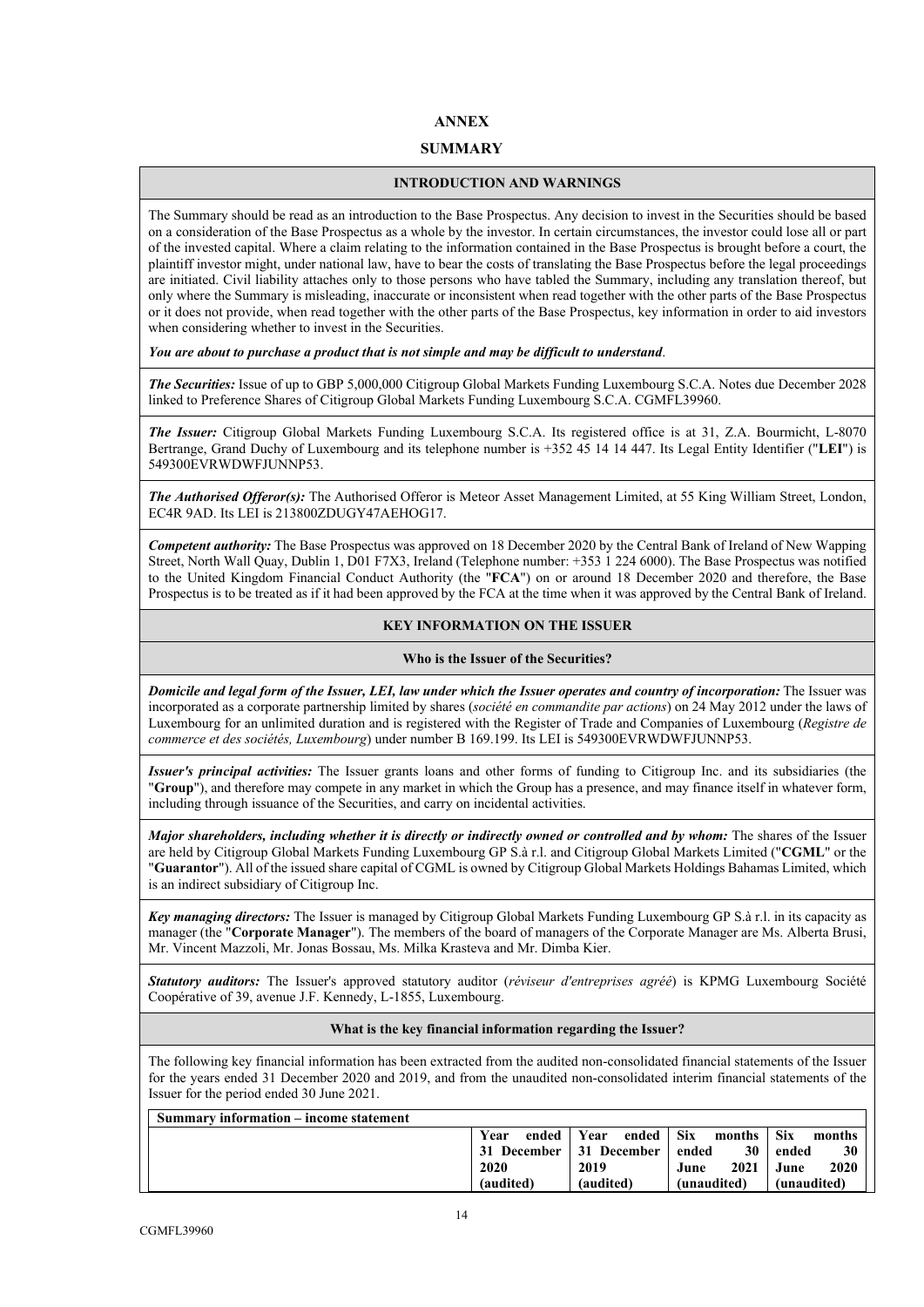| Profit before income tax (in thousands of U.S. dollars)                                                         | 113                                               | 121                                                | 64                                         | 64                                                                                         |  |
|-----------------------------------------------------------------------------------------------------------------|---------------------------------------------------|----------------------------------------------------|--------------------------------------------|--------------------------------------------------------------------------------------------|--|
| Summary information - balance sheet                                                                             |                                                   |                                                    |                                            |                                                                                            |  |
|                                                                                                                 | Year<br>ended<br><b>December</b><br>(audited)     | 31<br>Year<br>2020<br><b>December</b><br>(audited) | 31<br>ended<br>2019                        | Six months ended<br>2021<br>30<br>June<br>(unaudited)                                      |  |
| Net financial debt (long term debt plus short term debt)<br>minus cash) ( <i>in thousands of U.S. dollars</i> ) | 18,588,258                                        | 12,746,867                                         |                                            | 23,442,327                                                                                 |  |
| Current ratio (current assets/current liabilities)                                                              | 100%                                              | 100%                                               |                                            | 100%                                                                                       |  |
| Debt to equity ratio (total liabilities/total shareholder<br>equity)                                            | 1868714%                                          | 1395849%                                           |                                            | 2241453%                                                                                   |  |
| income/interest<br>ratio<br>(operating<br>Interest<br>cover<br>$expense)*$                                      | Not Applicable                                    |                                                    | Not Applicable                             | Not Applicable                                                                             |  |
| Summary information – cash flow statement                                                                       |                                                   |                                                    |                                            |                                                                                            |  |
|                                                                                                                 | Year<br>ended<br>31 December<br>2020<br>(audited) | Year<br>ended<br>31 December<br>2019<br>(audited)  | <b>Six</b><br>ended<br>June<br>(unaudited) | <b>Six</b><br>months<br>months<br>30<br>30<br>ended<br>2021<br>2020<br>June<br>(unaudited) |  |
| Net cash flows from operating activities (in thousands<br>of U.S. dollars)                                      | $-11,875$                                         | 9,381                                              | $-18,100$                                  | $-13,277$                                                                                  |  |
| Net cash flows from financing activities (in thousands<br>of U.S. dollars)                                      | 4,871,709                                         | 3,518,482                                          | 4,409,702                                  | 3,901,494                                                                                  |  |
| Net cash flows from investing activities (in thousands                                                          | $-4,871,701$                                      | $-3,518,473$                                       | $-4,409,702$                               | $-3,901,494$                                                                               |  |
| of U.S. dollars)<br>*In accordance with IFRS, the Issuer does not present any interest expenses.                |                                                   |                                                    |                                            |                                                                                            |  |

*Qualifications in audit report on historical financial information:* **There are no qualifications in the audit report of the Issuer** on its audited historical financial information.

### **What are the key risks that are specific to the Issuer?**

The Issuer is subject to the following key risks:

- The Issuer is subject to intra-group credit risk. From time to time, the Issuer enters into derivative transactions with CGML to offset or hedge its liabilities to securityholders under securities issued by it (which may include the Securities). As such, the Issuer is exposed to the credit risk of CGML in the form of counterparty risk in respect of such derivative transactions. In particular, the Issuer's ability to fulfil its obligations under the Securities is primarily dependent on CGML performing its counterparty obligations owed to the Issuer in respect of such derivative transactions in a timely manner, and any failure by CGML to do so will negatively affect the ability of the Issuer to fulfil its obligations under the Securities. Securityholders will not have any recourse to CGML under any such derivative transactions.
- The Issuer may not be able to maintain its current ratings. If a rating agency reduces, suspends or withdraws its rating of the Issuer and/or any affiliate thereof, the liquidity and market value of the Securities are likely to be adversely affected. Ratings downgrades could also have a negative impact on other funding sources, such as secured financing and other margin requirements, for which there are no explicit triggers.
- If the relevant resolution authority is satisfied that the Issuer is failing or likely to fail, and subject to certain other conditions being satisfied, the Issuer may be subject to action taken by the resolution authority, including potentially the write down of claims of unsecured creditors of the Issuer (such as the Securities) and the conversion of unsecured debt claims (such as the Securities) to other instruments (e.g. equity shares), the transfer of all or part of the Issuer's business to another entity, or other resolution measures. As a result of any such action, investors could lose some or all of their investment in the Securities.

### **KEY INFORMATION ON THE SECURITIES**

#### **What are the main features of the Securities?**

#### *Type and class of Securities, including security identification numbers*

The Securities are derivative securities in the form of notes, and are linked to an underlying preference share. The Securities will be cleared and settled through Euroclear Bank S.A./N.V. and/or Clearstream Banking, *société anonyme*.

The issue date of the Securities is 6 January 2022 (which is expected to be 9 business days following the Initial Preference Share Reference Date). The issue price of the Securities is 100 per cent. of the Aggregate Principal Amount.

Series Number: CGMFL39960; ISIN: XS2398257886; Common Code: 239825788; CFI: DTZNFR; FISN: CITIGROUP GLOBA/ZERO CPNEMTN 202812; CUSIP: 5C02849E0; Valoren: Not Applicable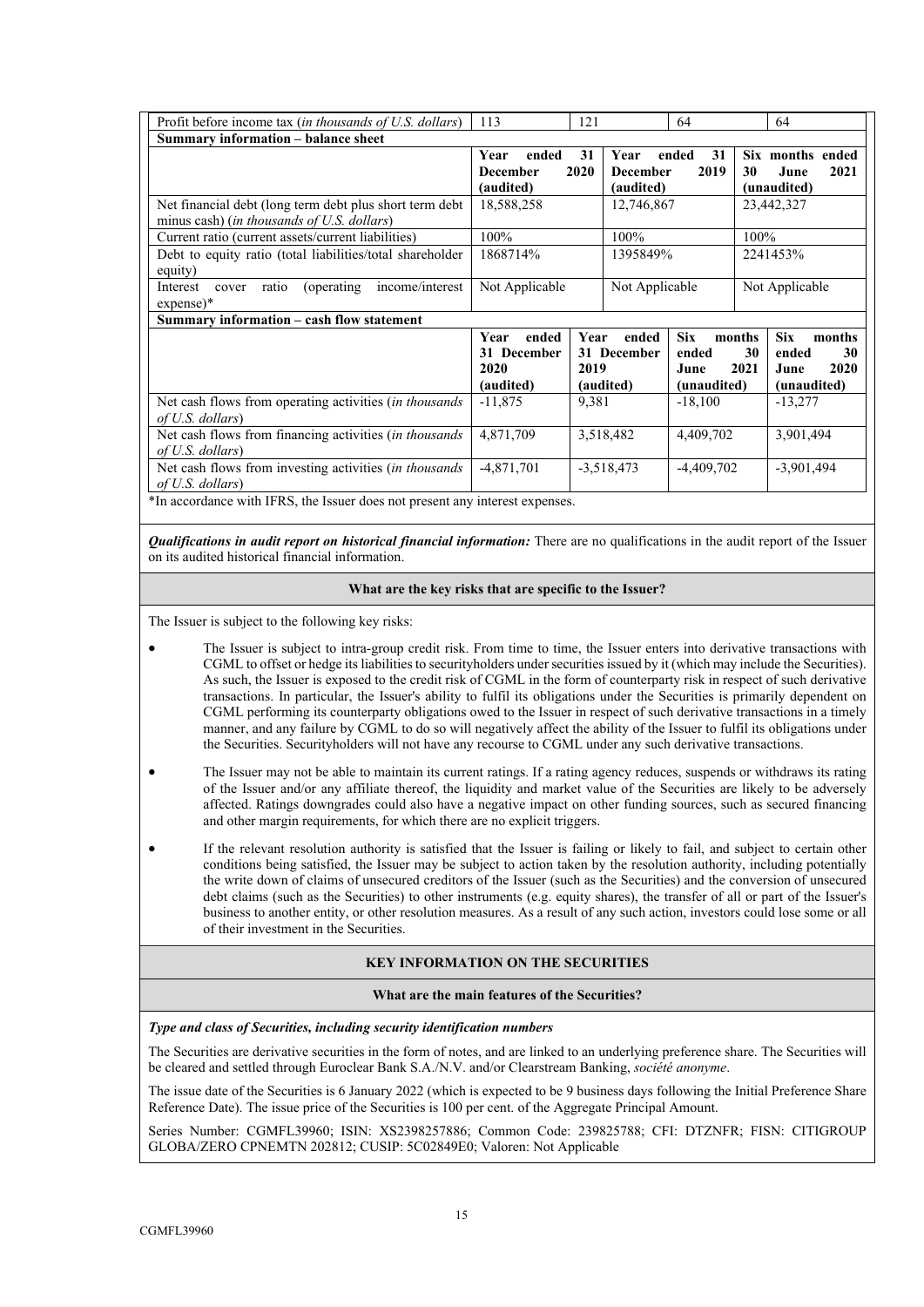*Currency, specified denomination, calculation amount, aggregate principal amount and maturity date of the Securities*

The Securities are denominated in GBP. The Securities have a specified denomination of GBP 1,000 and integral multiples of GBP 1.00 and the calculation amount is GBP 1.00. The aggregate principal amount of the Securities to be issued is up to GBP 5,000,000.

*Maturity Date*: The Final Valuation Date. The Maturity Date is the date on which the Securities are scheduled to redeem, subject to an early redemption of the Securities.

### *Rights attached to the Securities*

The Securities do not pay any interest. The return on the Securities will derive from, unless the Securities have been previously redeemed or purchased and cancelled, the payment of the Redemption Amount on the Maturity Date of the Securities.

**Redemption Amount**: Unless the Securities have been previously redeemed or purchased and cancelled, the Issuer shall redeem each Security on the Maturity Date at an amount equal to the product of (a) the Calculation Amount and (b) the Final Performance of the Underlying. Expressed as a formula:

 $CA \times$  Final Performance of the Underlying

Where:

**Autocall Observation Dates**: Each of 18 December 2023, 17 December 2024, 17 December 2025, 17 December 2026 and 17 December 2027.

**Calculation Amount** or **CA**: GBP 1.00.

**Final Performance**: in respect of the Underlying, an amount expressed as a percentage equal to the Underlying's Final Reference Level divided by its Redemption Initial Level. Expressed as a formula:

> Final Reference Level Redemption Initial Level

**Final Reference Level**: in respect of the Underlying, the Underlying Closing Level for such Underlying on the Final Valuation Date.

**Final Valuation Date(s)**: 5 business days following the Preference Share Valuation Date, subject to adjustment.

**Initial Preference Share Reference Date**: 17 December 2021, subject to adjustment.

**Preference Share Valuation Date**: either (a) 18 December 2028, or (b) as the Underlying may be redeemed early on the occurrence of an event ("**Autocall Event**") on an Autocall Observation Date, the Autocall Observation Date on which such Autocall Event occurs, in each case, subject to adjustment.

**Redemption Initial Level**: in respect of the Underlying, the Underlying Closing Level for such Underlying for the Redemption Strike Date.

**Redemption Strike Date**: the issue date, being 6 January 2022 (expected to be 9 business days following the Initial Preference Share Reference Date), subject to adjustment.

**Underlying Closing Level**: in respect of the Underlying and any day, means the fair market value of such Underlying displayed on the Electronic Page on such day as determined by the calculation agent using its internal models and methodologies and taking into account such factor(s) as the calculation agent determines appropriate.

| The Underlying                                                                                              |                           |  |  |  |
|-------------------------------------------------------------------------------------------------------------|---------------------------|--|--|--|
| <b>Description</b>                                                                                          | Electronic page           |  |  |  |
| Preference Share in Citigroup Global Marketing Funding Luxembourg<br>S.C.A. (Class 311; ISIN: CGMFLPRE1598) | Bloomberg Page: BS0126380 |  |  |  |

*Early Redemption:* The Securities may be redeemed early following the occurrence of certain specified events or circumstances (for example, including an event affecting the Underlying(s) or the Issuer's hedging arrangements, an event of default, and circumstances relating to taxation and illegality) at an amount which will be determined by the calculation agent in accordance with the terms and conditions of the Securities.

*Meetings:* The terms and conditions of the Securities contain provisions for calling meetings of holders to consider matters affecting their interests generally. These provisions permit defined majorities to bind all holders, including holders who did not attend and vote at the relevant meeting and holders who voted in a manner contrary to the majority.

*Governing law:* The Securities will be governed by English law.

*Bail-in:* Each holder of the Securities acknowledges, accepts, consents and agrees, by its acquisition of the Securities, to be bound by the exercise of, any bail-in power by the relevant resolution authority in respect of the Securities. Any exercise of such bail-in power or other action taken by a resolution authority in respect of the Issuer or the Guarantor could materially adversely affect the value of and return on the Securities.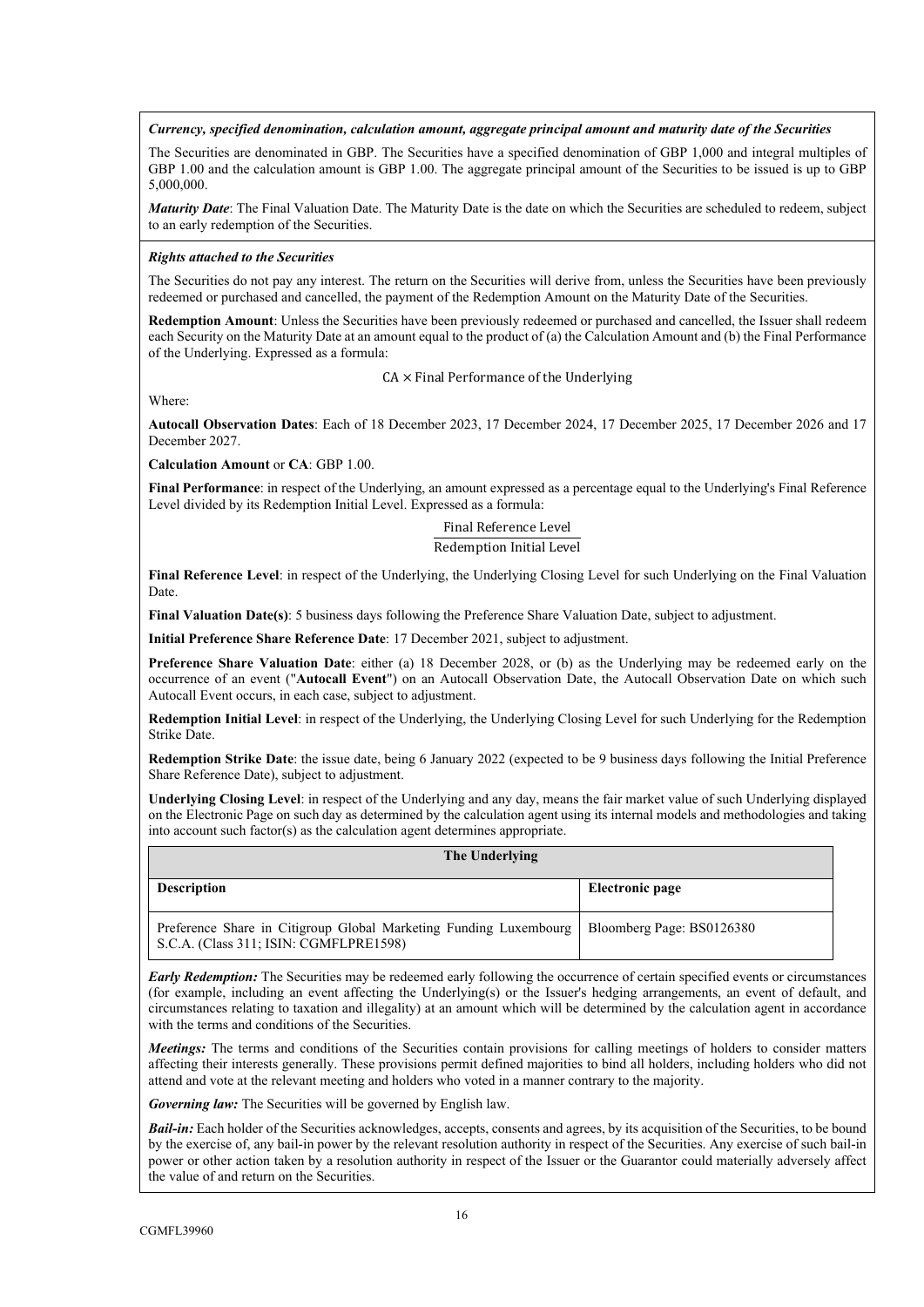*Status of the Securities:* The Securities constitute direct, unconditional, unsubordinated and unsecured obligations of the Issuer and will at all times rank *pari passu* and rateably among themselves and at least *pari passu* with all other unsecured and unsubordinated outstanding obligations of the Issuer, save for such obligations as may be preferred by provisions of law that are both mandatory and of general application.

#### *Description of restrictions on free transferability of the Securities*

The Securities will be transferable, subject to offering, selling and transfer restrictions of the laws of any jurisdiction in which the Securities are offered or sold.

#### **Where will the Securities be traded?**

Application will be made by the Issuer (or on its behalf) for the Securities to be admitted to trading on the Regulated Market of the London Stock Exchange and to the Official List with effect from on or around the issue date

#### **Is there a guarantee attached to the Securities?**

*Brief description of the Guarantor:* CGML is a private company limited by shares and was incorporated in England and Wales on 21 October 1983. CGML operates under the laws of England and Wales and is domiciled in England. Its registered office is at Citigroup Centre, Canada Square, Canary Wharf, London E14 5LB and its telephone number is +44 (0)207 986 4000. The registration number of CGML is 01763297 on the register maintained by Companies House. Its LEI is XKZZ2JZF41MRHTR1V493. CGML is a wholly-owned indirect subsidiary of Citigroup Inc. and has a major international presence as a dealer, market maker and underwriter, as well as providing advisory services to a wide range of corporate, institutional and government clients.

*Nature and scope of guarantee:* The Securities issued will be unconditionally and irrevocably guaranteed by CGML pursuant to a deed of guarantee, which constitutes direct, unconditional, unsubordinated and unsecured obligations of CGML and ranks and will rank at least *pari passu* with all other outstanding, unsecured and unsubordinated obligations of CGML, save for such obligations as may be preferred by provisions of law that are both mandatory and of general application.

*Key financial information of the Guarantor:* The following key financial information has been extracted from the audited nonconsolidated financial statements of the Guarantor for the years ended 31 December 2020 and 2019.

| Summary information – income statement                                        |                                  |                                     |  |  |  |
|-------------------------------------------------------------------------------|----------------------------------|-------------------------------------|--|--|--|
|                                                                               | Year ended 31<br><b>December</b> | Year ended 31<br><b>December</b>    |  |  |  |
|                                                                               | 2020 (audited)                   | 2019 (audited)                      |  |  |  |
| Profit after taxation (in millions of U.S. dollars)                           | 1.023                            | 311                                 |  |  |  |
| Summary information - balance sheet                                           |                                  |                                     |  |  |  |
|                                                                               | Year ended 31<br><b>December</b> | ended 31<br><b>December</b><br>Year |  |  |  |
|                                                                               | 2020 (audited)                   | 2019 (audited)                      |  |  |  |
| Net financial debt (long term debt plus short term debt minus cash) (in       | 12.442                           | 15,084                              |  |  |  |
| millions of U.S. dollars)                                                     |                                  |                                     |  |  |  |
| Debt to equity ratio (total liabilities/total shareholder equity)             | 23                               | 23                                  |  |  |  |
| Summary information – cash flow statement                                     |                                  |                                     |  |  |  |
|                                                                               | Year ended 31<br><b>December</b> | Year ended 31<br><b>December</b>    |  |  |  |
|                                                                               | 2020 (audited)                   | 2019 (audited)                      |  |  |  |
| Net cash flows from operating activities (in millions of U.S. dollars)        | 301                              | (809)                               |  |  |  |
| Net cash flows from financing activities <i>(in millions of U.S. dollars)</i> | 2,333                            | 333                                 |  |  |  |
| Net cash flows from investing activities <i>(in millions of U.S. dollars)</i> | (690)                            | (762)                               |  |  |  |

*Qualifications in audit report on historical financial information:* There are no qualifications in the audit report of the Guarantor on its audited historical financial information.

*Key risks in respect of the Guarantor:* The Guarantor is subject to the following key risks:

- The Guarantor is exposed to concentrations of risk, particularly credit and market risk. As regulatory or market developments continue to lead to increased centralisation of trading activities, the Guarantor could experience an increase in concentration of risk, which could limit the effectiveness of any hedging strategies and cause the Guarantor to incur significant losses. The Guarantor may be affected by macroeconomic, geopolitical and other challenges, uncertainties and volatilities, including the global COVID-19 pandemic, which may negatively impact the businesses of the Guarantor and its ability to fulfil its obligations under the Securities, and the value of and return on the Securities.
- The Guarantor may not be able to maintain its current ratings. If a rating agency reduces, suspends or withdraws its rating of the Guarantor and/or any affiliate thereof, the liquidity and market value of the Securities are likely to be adversely affected. Ratings downgrades could also have a negative impact on other funding sources, such as secured financing and other margin requirements, for which there are no explicit triggers.
- If the relevant resolution authority is satisfied that the Guarantor is failing or likely to fail, and subject to certain other conditions being satisfied, the Guarantor may be subject to action taken by the resolution authority, including potentially the write down of claims of unsecured creditors of the Guarantor (such as under the deed of guarantee) and the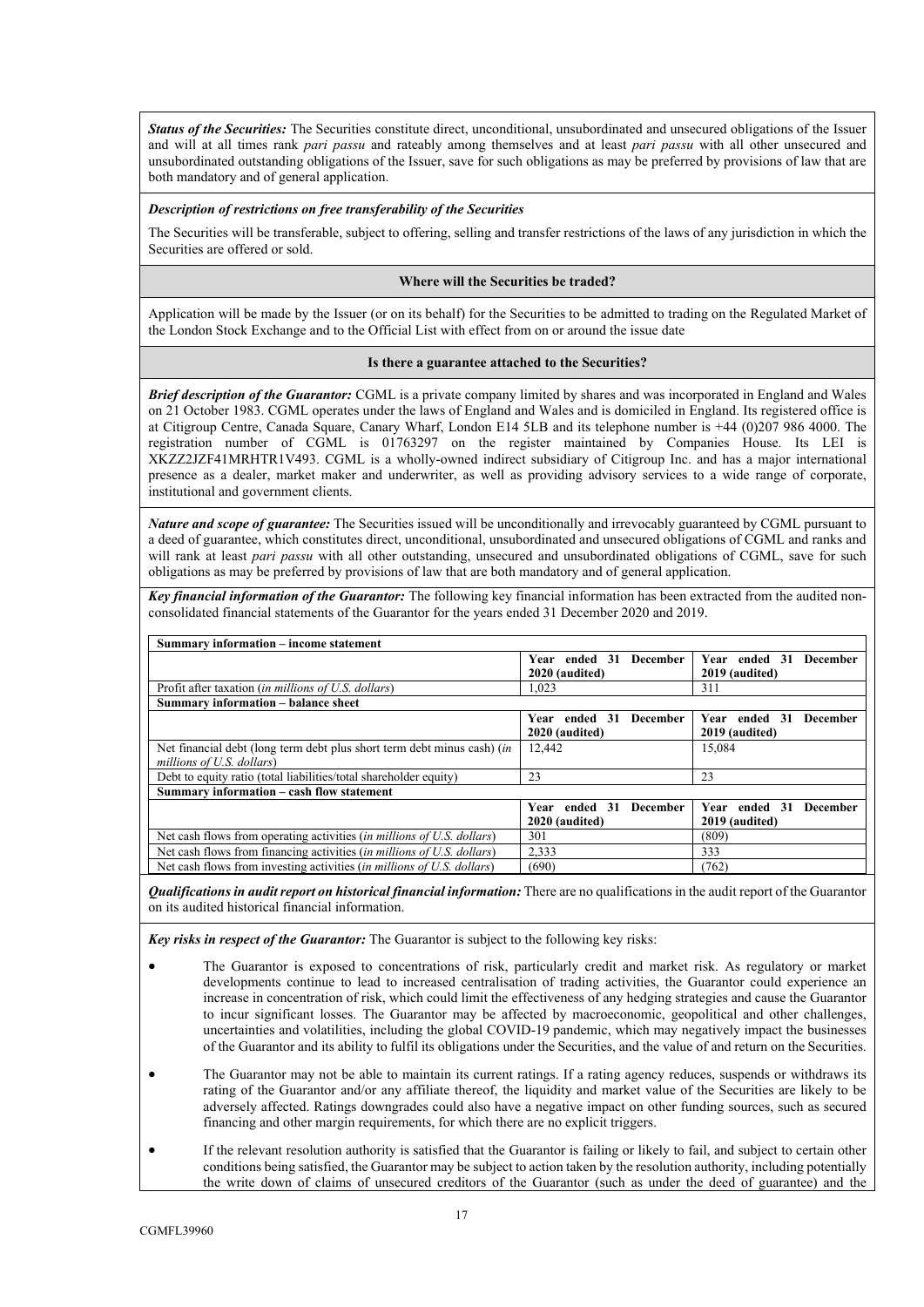conversion of unsecured debt claims (such as the under the deed of guarantee) to other instruments (e.g. equity shares), the transfer of all or part of the Guarantor's business to another entity, or other resolution measures. As a result of any such action, investors could lose some or all of their investment in the Securities.

#### **What are the key risks that are specific to the Securities?**

The Securities are subject to the following key risks:

- You should be prepared to sustain a total or partial loss of the purchase price of your Securities. The value of Securities prior to their scheduled redemption may vary due to a number of interrelated factors, including the value, dividend yield and volatility of the Underlying(s) and any changes in interim interest rates if applicable, and a sale of Securities prior to their scheduled redemption may be at a substantial discount from the original purchase price and you may lose some or all of your investment. If, at maturity, the Final Reference Level of the Underlying is less than its Redemption Initial Level, the Securities may be redeemed for less than your initial investment or even zero. Further, you will receive no interest during the term of the Securities.
- The Issuer's obligations under the Securities and the Guarantor's obligations under the deed of guarantee represent general contractual obligations of each respective entity and of no other person. Accordingly, payments under the Securities are subject to the credit risk of the Issuer and the Guarantor. Securityholders will not have recourse to any secured assets of the Issuer and Guarantor in the event that the Issuer or Guarantor is unable to meet its obligations under the Securities, including in the event of an insolvency, and therefore risk losing some or all of their investment.
- Securities may have no established trading market when issued, and one may never develop, so investors should be prepared to hold the Securities until maturity. If a market does develop, it may not be very liquid. Consequently, you may not be able to sell your Securities easily or at all or at prices equal to or higher than your initial investment and in fact any such price may be substantially less than the original purchase price. Illiquidity may have a severely adverse effect on the market value of Securities.
- Amounts due in respect of the Securities are linked to the performance of the Underlying(s), which is a preference share. The value of the preference share will depend on the terms and conditions of such preference share (in particular the provisions relating to the return and the performance of the underlying asset(s) of such preference share ("**Preference Share Underlying(s)")**) and the financial condition and standing of the preference share issuer. If the value of the preference share decreases the value of the Securities and the redemption amount payable at their maturity are expected to decrease correspondingly.
- The levels and basis of taxation on the Securities and any reliefs for such taxation will depend on your individual circumstances and could change at any time. The tax and regulatory characterisation of the Securities may change over the life of the Securities. This could have adverse consequences for you.
- The Securities do not create an actual interest in, or ownership of, an Underlying and accordingly you will not have voting rights or rights to receive distributions or any other rights with respect to an Underlying. A Security will not represent a claim against an Underlying and, in the event that the amount paid on redemption of the Securities is less than your investment, you will not have recourse under any relevant Security to an Underlying in respect of such Securities. You will have no legal or beneficial interest in an Underlying. You may receive a lower return on the Securities than you would have received had you invested directly in an Underlying or through another product.
- The terms and conditions of the preference share include provisions dealing with the postponement of a valuation date, if any date used for the valuation or any determination of any Preference Share Underlying is delayed or the value/level of the relevant Preference Share Underlying is determined using a fall-back by reason of a non-scheduled trading day, a disrupted day or the occurrence of an adjustment event, such postponement or fall-back determined may have a material adverse effect on the value of and return on the preference share and in turn the Securities. The terms and conditions of the preference share include provisions relating to adjustment events. The occurrence of any such adjustment event may result in an adjustment to the terms of the preference share or its early redemption. Any such adjustment will be reflected in the value of the Securities and may have an adverse effect on the value of such Securities. If the preference share is redeemed early, the Securities will also be redeemed early.
- The terms and conditions of the Securities include provisions dealing with the postponement of dates on which the price of an Underlying is scheduled to be taken. Such postponement or alternative provisions for valuation provided in the terms and conditions of the Securities may have an adverse effect on the value of such Securities.
- In certain circumstances (for example, following an event of default or certain events affecting an Underlying or the Issuer's hedging arrangements, or for reasons relating to taxation or illegality), the Securities may be early redeemed. If the Securities are redeemed early, the amount paid may be less than your initial investment and you may therefore sustain a loss.

# **KEY INFORMATION ON THE OFFER OF SECURITIES TO THE PUBLIC AND/OR THE ADMISSION TO TRADING ON A REGULATED MARKET**

**Under which conditions and timetable can I invest in the Securities?**

*Terms and conditions of the offer*